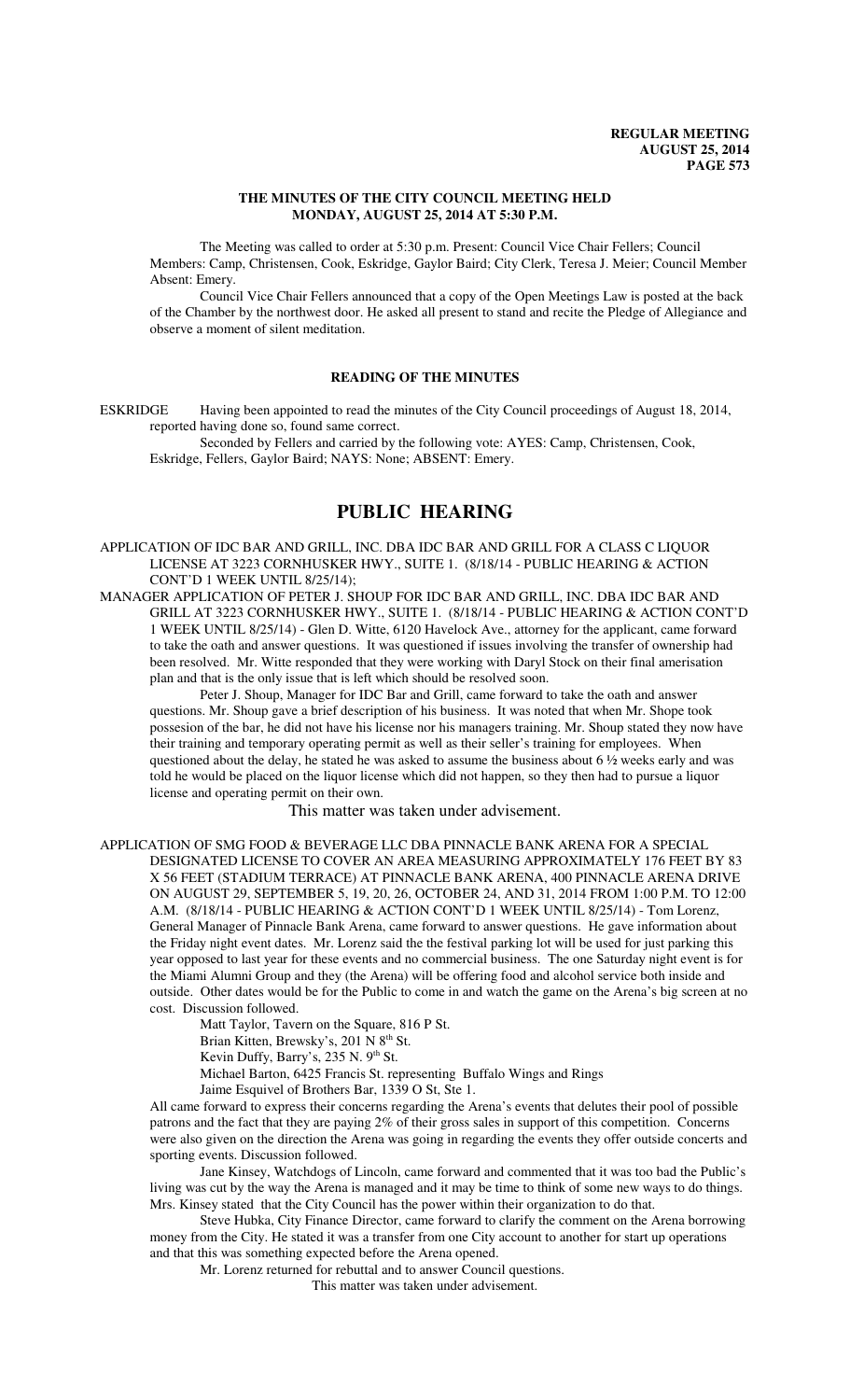MANAGER APPLICATION OF JUDD REEVES FOR HARRIS-FRALEY VFW POST 131 AT 5721 JOHANNA ROAD -

Judd Reeves, 2210 C St., representative for VFW Post 131 came forward to answer questions from Council.

This matter was taken under advisement.

APPLICATION OF ACR CORPORATION DBA JAKE'S CIGARS FOR A SPECIAL DESIGNATED LICENSE TO COVER AN AREA MEASURING APPROXIMATELY 153 FEET BY 90 FEET AT 101 NORTH 14TH STREET ON SEPTEMBER 13, 2014 FROM 4:00 P.M. TO 7:00 P.M. - Diana Gutsche, representative for Jake's Cigars, 101 N 14<sup>th</sup> St., Ste 1, came forward to answer questions from Council.

This matter was taken under advisement.

APPLICATION OF FAMOUS DAVE'S RIBS-U INC. DBA AS FAMOUS DAVE'S FOR A SPECIAL DESIGNATED LICENSE TO COVER AN AREA MEASURING APPROXIMATELY 259 FEET BY 150 FEET AT THE GOVERNOR'S MANSION AT 1425 H STREET ON SATURDAY, SEPTEMBER 6, 2014 FROM 7 A.M. TO 2 P.M. - Robbie Yundra (?) General Manager for Famous Dave's, 2750 Pine Lake Rd., came forward to answer questions from Council. He stated the request for the SDL was for the 13<sup>th</sup> Annual Governors Mansion for the Nebraska Diplomats.

This matter was taken under advisement.

VACATION 14004 - VACATING WEST PROSPECTOR COURT AND PORTIONS OF SPEEDWAY CIRCLE, HILL STREET, AND SOUTH 1ST STREET, GENERALLY LOCATED NEAR SOUTH 1ST STREET, SOUTH OF VAN DORN STREET. - Marvin Krout, Planning Dept., came forward to answer Council questions. He presented a slide of a conglomeration of unneeded Right of Ways in terms of carrying traffic on city streets and said Staff and the Planning Commission recommended approval. Discussion followed.

This matter was taken under advisement.

CHANGE OF ZONE NO. 12018A - APPLICATION OF STALLION VENTURES, LLC TO AMEND THE HOLDREGE/IDYLWILD REDEVELOPMENT PLANNED UNIT DEVELOPMENT TO INCREASE THE ALLOWABLE DWELLING UNITS FROM 40 TO 60 AND TO DECREASE THE COMMERCIAL FLOOR AREA FROM 66,000 SQ. FT. TO 27,750 SQ. FT., ON PROPERTY GENERALLY LOCATED AT HOLDREGE STREET AND IDYLWILD DRIVE. - Brett West, 3042 Sheridan Blvd, came forward to answer Council questions. This matter was taken under advisement.

PUBLIC HEARING - RESOLUTIONS

APPROVING THE LABOR CONTRACT BETWEEN THE CITY OF LINCOLN AND LINCOLN M CLASS EMPLOYEES ASSOCIATION (LMCEA) FOR A TERM EFFECTIVE AUGUST 14, 2014 THROUGH AUGUST 31, 2016. -

Don Taute, City Law Dept., came forward to answer Council questions. This matter was taken under advisement.

#### HEARING ON THE REQUEST TO TRANSFER THE CABLE TELEVISION FRANCHISE HELD BY TIME WARNER CABLE MIDWEST LLC TO COMCAST CORPORATION. -

Steve Huggenberger, City Law Dept., came forward to answer Council questions. He stated this request was received on April 10<sup>th</sup> of this year. The request was made after the FCC was asked to approve a proposed merger between Time Warner and Comcast. After discussion with various members of the Telecom Board, they have no objection to going forward with a Substitute Resolution. Highlights, insure that the City is not waiving or releasing any rights, that Comcast is willing to provide a performance guarantee to insure they will be responsible for all non-compliance issues, that they will provide a guarantee that the transaction will not cause Cable System Rates to go up in Lincoln, and that the City will be reimbursed for certain out of pocket expenses related to the transfer. Mr. Huggenberger stated there is a deadline set for September  $10<sup>th</sup>$  and failre to act would be an automatic approval. Discussion followed.

Jane Kinsey, Watchdogs of Lincoln came forward with the comment she believed this was a done deal and provided her recent experience in dealing with Time Warner. She stated she hopes things will be different in the future with Comcast.

Chris McDonald, 183 Inverness Dr. West, Inglewood CO, VP of Government Affairs for the West Division of Comcast, came forward to make a presentation. Discussion followed.

Marilyn Burgman, 4809 Bunkerhill Rd, came forward with comments regarding her Time Warner Cable service.

This matter was taken under advisement.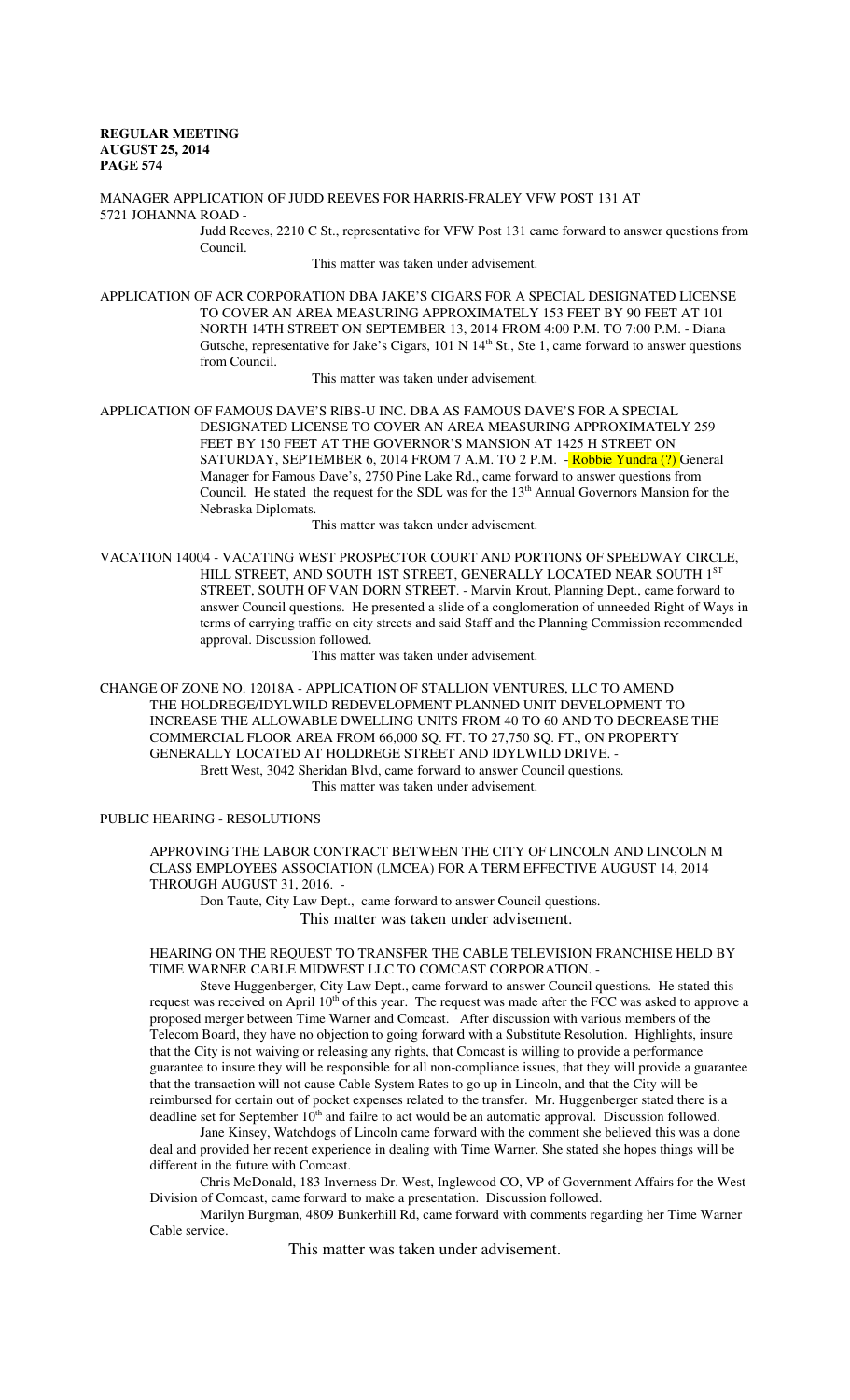APPROVING AN AMENDMENT TO THE 2014-2020 CAPITAL IMPROVEMENT PROGRAM (CIP) TO MOVE PROJECTS FORWARD TO THE 2014-2015 FISCAL YEAR THAT WILL BE INCLUDED FOR A GENERAL OBLIGATION BOND VOTE ON THE NOVEMBER 2014 GENERAL ELECTION BALLOT INCLUDING PROJECT 0240 CO-LOCATION OF FIRE STATION 12 WITH LPD PRECINCT, PROJECT 0348 CO-LOCATED LPF TEAM ASSEMBLY STATION AND LFR STATION 12, AND TO CHANGE THE AMOUNT FOR PROJECT 0765 RADIO SYSTEM UPGRADE FROM \$24 MILLION TO \$20.5 MILLION. -

DIRECTING SUBMITTAL TO THE QUALIFIED ELECTORS OF THE CITY A PROPOSED GENERAL OBLIGATION BOND ISSUE IN AN AMOUNT NOT TO EXCEED \$29,500,000.00 TO CONSTRUCT, ACQUIRE, IMPROVE, FURNISH AND EQUIP THE CITY'S PUBLIC SAFETY COMMUNICATIONS SYSTEM AND PUBLIC SAFETY BUILDINGS, INFRASTRUCTURE, AND EQUIPMENT AT THE NOVEMBER 4, 2014 GENERAL ELECTION.

Tom Casady, Director of Public Safety came forward to address the proposed Bond Issue. He stated it would provide funds to modernize the Public Safety Radio system used by our Public Safety agencies such as the Police Dept., Fire Dept., and others. Also, it would build 4 new fire stations so that Lincoln Fire & Rescue could spread their existing resources to cover a larger portion of the City. He presented a graphic of the 4 minute coverage area as it exist today. Currently there are 9,783 addresses that are beyond 4 minutes from a Fire Station yet inside the City limits of Lincoln. He stated if the 4 Stations were built, and resources spread out, that number would be reduced by 66%. Discussion followed.

Dr. Jason Kruger, the current Medical Director for Lincoln Fire & Rescue, and Vice Chief of Staff for St. Elizabeth Hospital, came forward in support. Dr. Kruger presented the consequences of a 4 minute response delay, and the rapid response and rapid identification from Lincoln Fire & Rescue. Discussion followed.

John Huff, Lincoln Fire Chief came forward in support. Council. He stated that the graphic presented byTom Casady where calls that actually happened. The graphic really shows what could be improved by placing Stations in the locations proposed. Discussion followed.

It was requested from Council to have Cpt. Marty Ferringer - Commander of the LPD SE Team, comment on the combined Fire/Police Station from a Police perspective. Discussion followed.

Steve Hubka, City Finance Director, came forward with Mike Rogers from Gilmore and Bell, and Scott Keene from Ameritas Investment Corp. Mr. Hubka ask Mr. Keene to explain the advantages of funding as it relates to the Bond market and other options for funding. Mr. Hubka commented that the consensus is that by the latter part of 2015 rates in all likely hood will be going up so the sooner we get into the market the better. Mr. Rogers came forward to speak on the ballot issue. Discussion followed.

Anne Post, came forward on behalf the Lincoln Independent Business Association (LIBA), supporting the Project part of the Bond Issue in regards to the upgrading of the 911 radio system and the relocation of 2 Fire Stations. However she wanted to express LIBA's concerns that the process was moving too quickly for community discussion. Communication and funding issues needed to be explained before going before the voters. Discussion followed.

Rick Hoppe, Mayor's Office, came forward to answer questions from Council regarding City Sales Tax. Discussion followed.

Tom Casady, Director of Public Safety was asked to come forward again to answer questions from Council. Discussion followed.

Jane Kinsey, Watchdogs of Lincoln, came forward to comment that voters need to be informed rather than have issues rammed through to a vote.

Pat Shears, no address given, came forward to offer comment.

Shar'on Glenn, 1805 Sumner, came forward to offer comment.

This matter was taken under advisement.

## PUBLIC HEARING - ORDINANCES - 3RD READING

CREATING PAVING DISTRICT 2634 IN N.W. 10TH STREET FROM W. DAWES STREET TO S. BELMONT STREET AND ASSESSING THE COSTS THEREOF AGAINST THE BENEFITTED PROPERTIES. (7/28/14 - PUBLIC HEARING & ACTION CONTINUED TO 8/25/14) - Roger Figard, of City Public Works, came forward to answer questions from Council. Mr. Figard recommended a vote to not create the District and believes that is the wishes of the property owners who were present. Discussion followed.

This matter was taken under advisement.

# **COUNCIL ACTION**

# **REPORTS OF CITY OFFICERS**

CLERK'S LETTER AND MAYOR'S APPROVAL OF RESOLUTIONS AND ORDINANCES PASSED BY THE CITY COUNCIL ON JULY 28, 2014 - CLERK presented said report which was placed on file in the Office of the City Clerk. **(27-1)**

LINCOLN ELECTRIC SYSTEM FINANCIAL & OPERATING STATEMENT FOR JULY, 2014 - CLERK presented said report which was placed on file in the Office of the City Clerk. **(40)**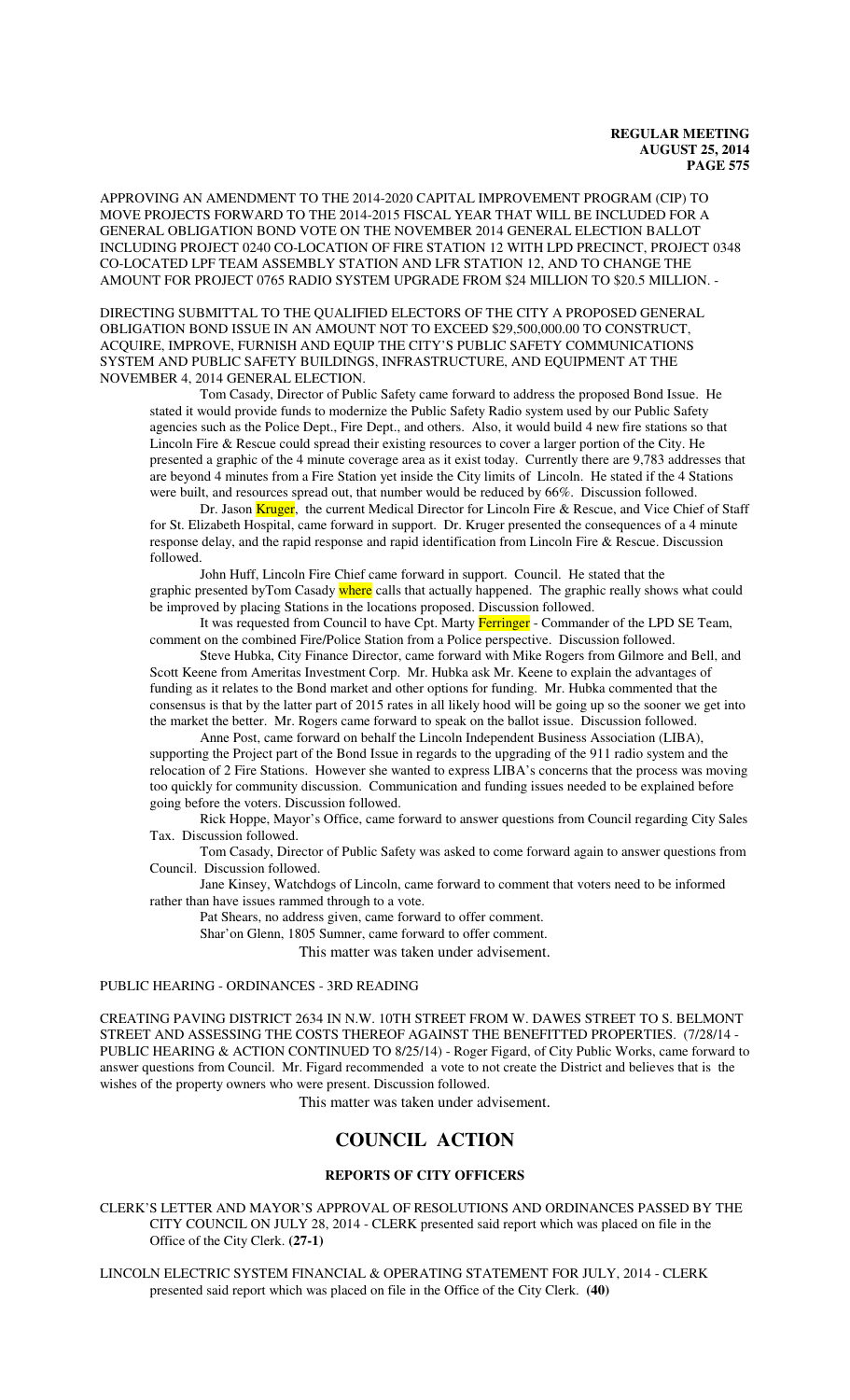REPORT FROM CITY TREASURER OF TELECOMMUNICATION TAX FOR THE MONTHS OF MARCH, APRIL, MAY, JUNE AND JULY 2014 - CLERK presented said report which was placed on file in the Office of the City Clerk. **(5-21)**

# **PETITIONS & COMMUNICATIONS**

SETTING THE HEARING DATE OF MONDAY, SEPTEMBER 8, 2014 AT 3:00 P.M. ON THE MANAGER APPLICATION OF KATRINA PAGE FOR 1515-23 MARKET STREET INC. DBA QUALITY INN AT 3200 NW 12TH ST. - CLERK read the following resolution, introduced Carl Eskridge, who moved its adoption:

A-88490 BE IT RESOLVED by the City Council, of the City of Lincoln, that a hearing date is hereby set for Monday, September 8, 2014, at 3:00 p.m. or as soon thereafter as possible in the City Council Chambers, County-City Building, 555 S. 10th St., Lincoln, NE for the Manager Application of Katrina Page for 1515-23 Market Street Inc. dba Quality Inn at 3200 NW 12<sup>th</sup> ST.

If the Police Dept. is unable to complete the investigation by said time, a new hearing date will be set.

# Introduced by Carl Eskridge

Seconded by Christensen and carried by the following vote: AYES: Camp, Christensen, Cook, Eskridge, Fellers, Gaylor Baird; NAYS: None; ABSENT: Emery.

- SETTING THE HEARING DATE OF MONDAY, SEPTEMBER 8, 2014 AT 3:00 P.M. ON THE APPLICATION OF HACIENDA REAL LLC DBA HACIENDA REAL FOR A CLASS CK LIQUOR LICENSE AT 3130 PINE LAKE RD. - CLERK read the following resolution, introduced Carl Eskridge, who moved its adoption:
- A-88491 BE IT RESOLVED by the City Council, of the City of Lincoln, that a hearing date is hereby set for Monday, September 8, 2014, at 3:00 p.m. or as soon thereafter as possible in the City Council Chambers, County-City Building, 555 S. 10th St., Lincoln, NE for the Application of Hacienda Real LLC dba Hacienda Real for a Class CK Liquor License at 3130 Pine Lake Rd.

If the Police Dept. is unable to complete the investigation by said time, a new hearing date will be set.

### Introduced by Carl Eskridge

Seconded by Christensen and carried by the following vote: AYES: Camp, Christensen, Cook, Eskridge, Fellers, Gaylor Baird; NAYS: None; ABSENT: Emery.

- SETTING THE HEARING DATE OF MONDAY, SEPTEMBER 8, 2014 AT 3:00 P.M. ON THE APPLICATION OF BLUE BLOOD BREWING COMPANY INC. DBA BLUE BLOOD BREWING COMPANY FOR A CLASS C LIQUOR LICENSE LOCATED AT 500 W. SOUTH ST., SUITE 8 - CLERK read the following resolution, introduced Carl Eskridge, who moved its adoption:
- A-88492 BE IT RESOLVED by the City Council, of the City of Lincoln, that a hearing date is hereby set for Monday, September 8, 2014, at 3:00 p.m. or as soon thereafter as possible in the City Council Chambers, County-City Building, 555 S. 10th St., Lincoln, NE for the Application of Blue Blood Brewing Company Inc. dba Blue Blood Brewing Company for a Class C Liquor License located at 500 W. South St., Suite 8.

If the Police Dept. is unable to complete the investigation by said time, a new hearing date will be

# Introduced by Carl Eskridge

Seconded by Christensen and carried by the following vote: AYES: Camp, Christensen, Cook, Eskridge, Fellers, Gaylor Baird; NAYS: None; ABSENT: Emery.

SETTING THE HEARING DATE OF MONDAY, SEPTEMBER 8, 2014 AT 3:00 P.M. ON THE APPLICATION OF BLUE BLOOD BREWING COMPANY INC. DBA BLUE BLOOD BREWING COMPANY FOR A DELETION FROM A ONE-STORY BUILDING APPROX. 70' X 90' INCLUDING USE OF LOADING DOCK APPROX. 180 FEET AWAY AT END OF STRIP MALL TO A ONE-STORY BUILDING APPROX. 70' X 90' INCLUDING USE OF LOADING DOCK APPROX. 180 FEET AWAY AT END OF STRIP MALL EXCLUDING A 17' X 25' FENCED IN AREA IN SE CORNER OF BUILDING LOCATED AT 500 W. SOUTH ST. - CLERK read the following resolution, introduced Carl Eskridge, who moved its adoption:<br>A-88493 BE IT RESOLV

set.

BE IT RESOLVED by the City Council, of the City of Lincoln, that a hearing date is hereby set for Monday, September 8, 2014, at 3:00 p.m. or as soon thereafter as possible in the City Council

Chambers, County-City Building, 555 S. 10th St., Lincoln, NE for the Application of Blue Blood Brewing Company Inc. Dba Blue Blood Brewing Company for a deletion from a one-story building approx. 70' x 90' including use of loading dock approx. 180 feet away at end of strip mall to a one-story building approx. 70' x 90' including use of loading dock approx. 180 feet away at end of strip mall excluding a 17' x 25' fenced in area in SE corner of building located at 500 W. South St.

If the Police Dept. is unable to complete the investigation by said time, a new hearing date will be set.

Introduced by Carl Eskridge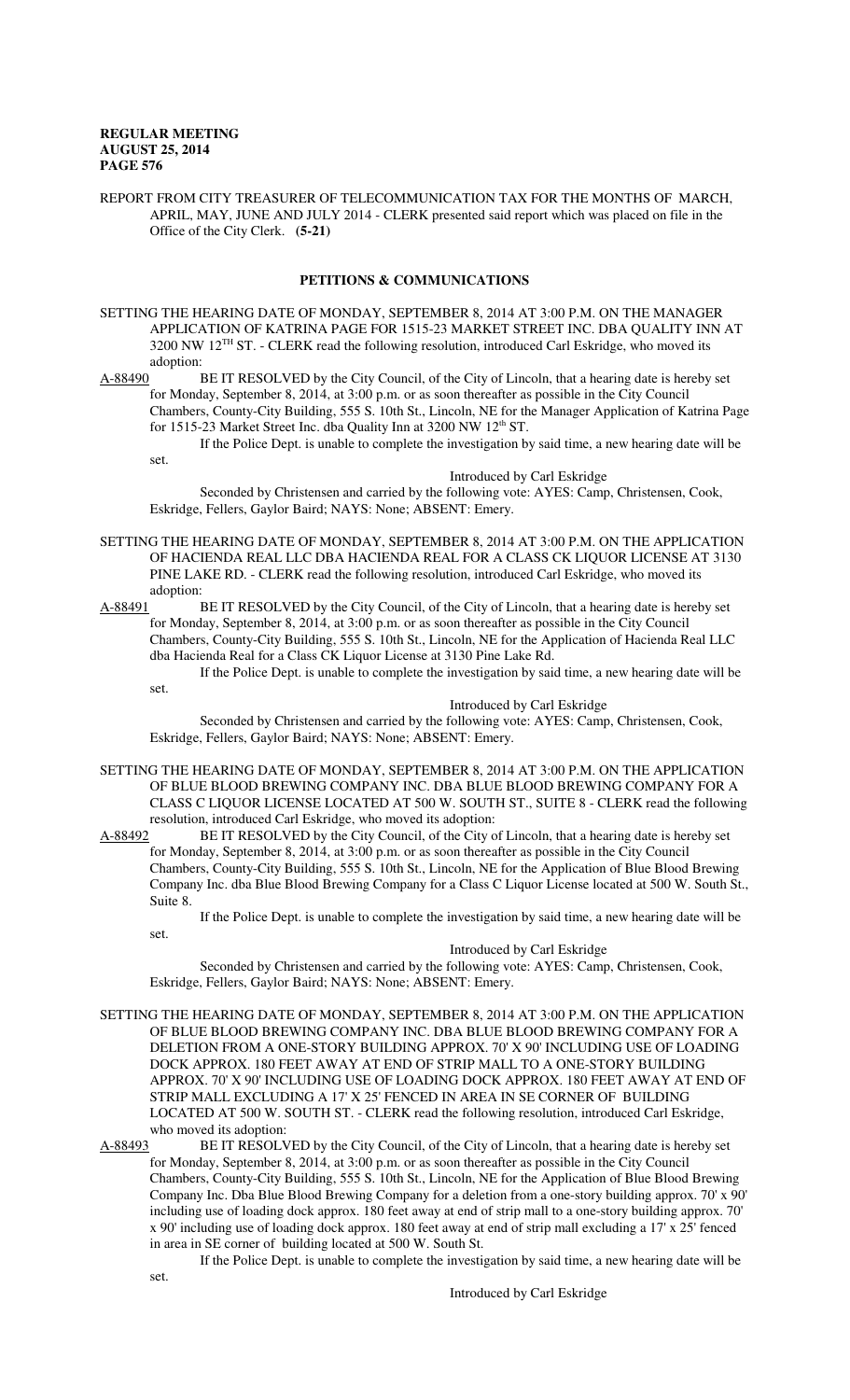Seconded by Christensen and carried by the following vote: AYES: Camp, Christensen, Cook, Eskridge, Fellers, Gaylor Baird; NAYS: None; ABSENT: Emery.

SETTING THE HEARING DATE OF MONDAY, SEPTEMBER 8, 2014 AT 3:00 P.M. ON THE APPLICATION OF SMALL TOWN BAR INC. DBA ROADHOUSE BAR AND GRILL FOR AN EXPANSION FROM A ONE-STORY BUILDING APPROX. 73' X 79' TO A ONE-STORY BUILDING INCLUDING SUITE 200 APPROX. 66' X 73' AND SUITE 300 APPROX. 73' X 79' LOCATED AT 1501 CENTER PARK ROAD, SUITE 300 - CLERK read the following resolution, introduced Carl Eskridge, who moved its adoption:<br>A-88494 BE IT RESOLVED by the City Council, of the City of Lincoln, that a hearing date is hereby se

BE IT RESOLVED by the City Council, of the City of Lincoln, that a hearing date is hereby set for Monday, September 8, 2014, at 3:00 p.m. or as soon thereafter as possible in the City Council Chambers, County-City Building, 555 S. 10th St., Lincoln, NE for the Application of Small Town Bar Inc. Dba Roadhouse Bar & Grill for an expansion from a one-story building approx. 73' x 79' to a one-story building including suite 200 approx. 66' x 73' and suite 300 approx. 73' x 79' located at 1501 Center Park Road, Suite 300.

If the Police Dept. is unable to complete the investigation by said time, a new hearing date will be set.

Introduced by Carl Eskridge

Seconded by Christensen and carried by the following vote: AYES: Camp, Christensen, Cook, Eskridge, Fellers, Gaylor Baird; NAYS: None; ABSENT: Emery.

# **PLACED ON FILE IN THE OFFICE OF THE CITY CLERK:**

Administrative Amendment No. 13058 to Use Permit No. 52B, to the Wyuka Office Park, requested by Matt Langston, approved by the Planning Director on August 13, 2014, to increase the floor area from  $60,000$  to  $69,000$  square feet and create a new lot, on property generally located at N.  $46<sup>th</sup>$  and R Streets. Administrative Amendment No. 14055 to Special Permit No. 399C, to the Villa Apartments, requested by Civil Design Group, approved by the Planning Director on August 15, 2014, to increase the density from 116 dwelling units to 119, on property generally located at N. 70<sup>th</sup> Street and Cleveland Avenue.

# **LIQUOR RESOLUTIONS**

- APPLICATION OF IDC BAR AND GRILL, INC. DBA IDC BAR AND GRILL FOR A CLASS C LIQUOR LICENSE AT 3223 CORNHUSKER HWY., SUITE 1.
- MANAGER APPLICATION OF PETER J. SHOUP FOR IDC BAR AND GRILL, INC. DBA IDC BAR AND GRILL AT 3223 CORNHUSKER HWY., SUITE 1 -
- APPLICATION OF SMG FOOD & BEVERAGE LLC DBA PINNACLE BANK ARENA FOR A SPECIAL DESIGNATED LICENSE TO COVER AN AREA MEASURING APPROXIMATELY 176 FEET BY 83 X 56 FEET (STADIUM TERRACE) AT PINNACLE BANK ARENA, 400 PINNACLE ARENA DRIVE ON AUGUST 29, SEPTEMBER 5, 19, 20, 26, OCTOBER 24, AND 31, 2014 FROM 1:00 P.M. TO 12:00 A.M. -

# **ORDINANCES - 2ND READING & RELATED RESOLUTIONS (as required)**

- VACATION 14004 VACATING WEST PROSPECTOR COURT AND PORTIONS OF SPEEDWAY CIRCLE, HILL STREET, AND SOUTH 1ST STREET, GENERALLY LOCATED NEAR SOUTH 1ST STREET, SOUTH OF VAN DORN STREET - CLERK read an ordinance, introduced by Jonathan Cook, vacating West Prospector Court and portions of Speedway Circle, Hill Street, and South 1st Street, generally located near South 1st Street, south of Van Dorn Street and retaining title thereto in the City of Lincoln, Lancaster County, Nebraska, the second time.
- CHANGE OF ZONE NO. 12018A APPLICATION OF STALLION VENTURES, LLC TO AMEND THE HOLDREGE/IDYLWILD REDEVELOPMENT PLANNED UNIT DEVELOPMENT TO INCREASE THE ALLOWABLE DWELLING UNITS FROM 40 TO 60 AND TO DECREASE THE COMMERCIAL FLOOR AREA FROM 66,000 SQ. FT. TO 27,750 SQ. FT., ON PROPERTY GENERALLY LOCATED AT HOLDREGE STREET AND IDYLWILD DRIVE - CLERK read an ordinance, introduced by Jonathan Cook, amending Holdrege/Idylwild Planned Unit Development on property generally located at Holdrege Street and Idylwild Drive and legally described on Attachment "A" attached hereto to increase the allowable dwelling units from 40 to 60 and to decrease the commercial floor area from 66,000 sq. ft. to 27,750 sq. ft., the second time.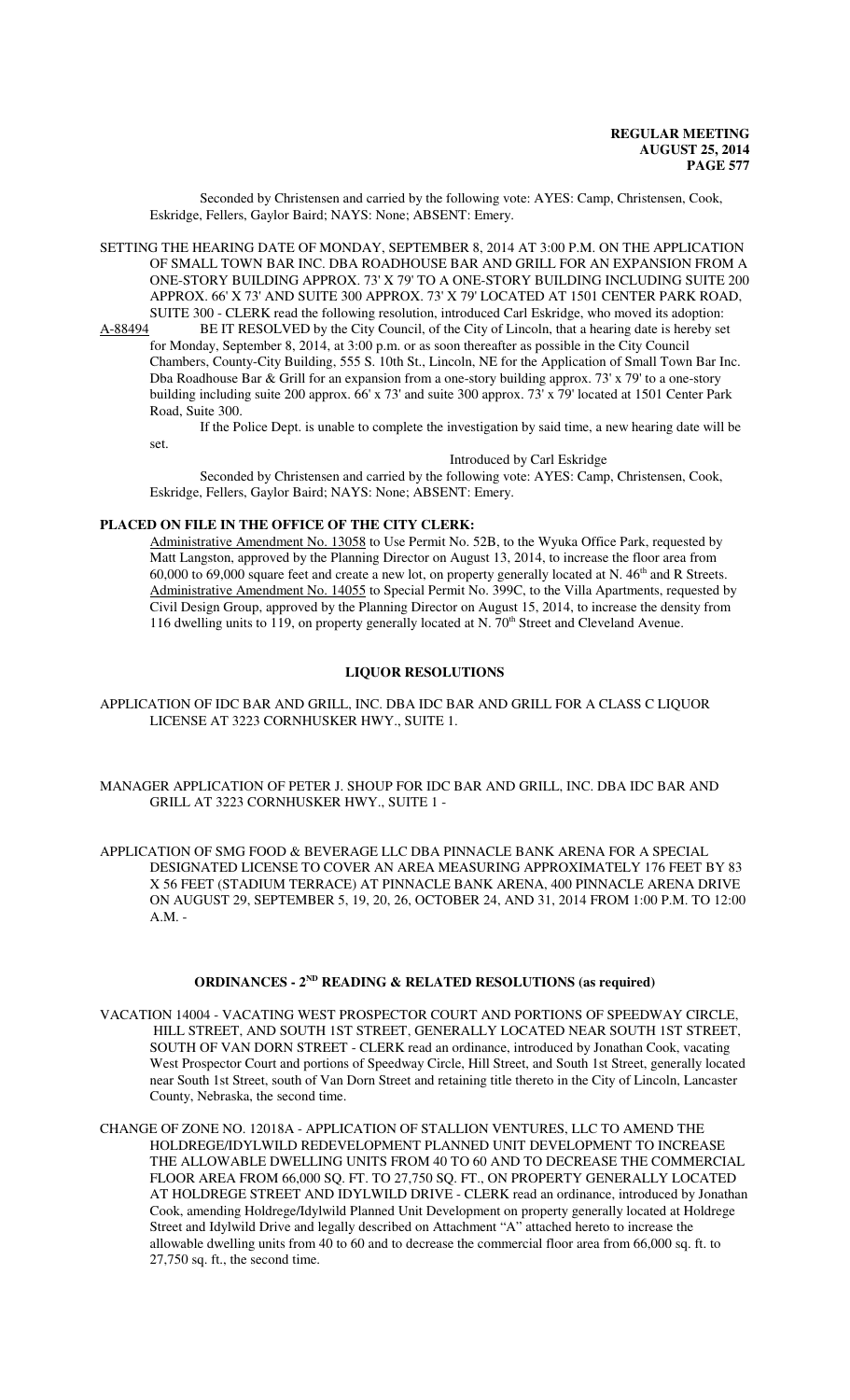#### **PUBLIC HEARING - RESOLUTIONS**

APPROVING THE LABOR CONTRACT BETWEEN THE CITY OF LINCOLN AND LINCOLN M CLASS EMPLOYEES ASSOCIATION (LMCEA) FOR A TERM EFFECTIVE AUGUST 14, 2014 THROUGH AUGUST 31, 2016 - CLERK read the following resolution, introduced by Jonathan Cook, who moved its adoption:<br>A-88501 F

BE IT RESOLVED by the City Council of the City of Lincoln, Nebraska:

That the attached labor contract between the City of Lincoln and the Lincoln M Class Employees Association (LMCEA) to be effective August 14, 2014 through August 31, 2016, is hereby approved, and the Mayor is authorized to execute the same on behalf of the City.

Introduced by Jonathan Cook Seconded by Christensen and carried by the following vote: AYES: Camp, Christensen, Cook, Eskridge, Fellers, Gaylor Baird; NAYS: None; ABSENT: Emery.

HEARING ON THE REQUEST TO TRANSFER THE CABLE TELEVISION FRANCHISE HELD BY TIME WARNER CABLE MIDWEST LLC TO COMCAST CORPORATION - PRIOR to reading:

COOK Moved Motion to Amend #1 to amend Bill 14R-238 to accept and substitute Resolution No. 14R-238S attached hereto.

Seconded by Christensen and carried by the following vote: AYES: Camp, Christensen, Cook, Eskridge, Fellers, Gaylor Baird; NAYS: None; ABSENT: Emery.<br>CLERK Read the following resolution, introduced by Jonathan Co

Read the following resolution, introduced by Jonathan Cook, who moved its adoption:

A-88501 WHEREAS, Time Warner Cable Midwest LLC ("Franchisee") is the duly authorized holder of a franchise, as amended to date (the "Franchise"), authorizing Franchisee to serve the City of Lincoln, Nebraska (the "Franchise Authority") and to operate and maintain a cable television system therein (the "System"); and

WHEREAS, Time Warner Cable Inc. ("Time Warner Cable" or "TWC") is the ultimate parent company of Franchisee; and

WHEREAS, on February 12, 2014, Time Warner Cable, Comcast Corporation ("Comcast") and Tango Acquisition Sub, Inc. ("Tango"), entered into an Agreement and Plan of Merger (the "Agreement"), pursuant to which Time Warner Cable will merge with Tango, a wholly-owned subsidiary of Comcast, with Time Warner Cable as the surviving company, and Time Warner Cable will thereby become a wholly-owned subsidiary of Comcast (the "Transaction"); and

WHEREAS, Franchisee now seeks approval of the Transaction and has filed an FCC Form 394 with the Franchise Authority with respect thereto; and

WHEREAS, the Franchise Authority has considered and approves the Transaction, subject to the conditions herein.

NOW, THEREFORE, BE IT RESOLVED by the City Council of Lincoln, Nebraska:

a. The City waives none of its rights with respect to TWC's compliance with the terms, conditions, requirements and obligations set forth in the Franchise and in applicable laws, regulations, codes, standards and decisions nor any right it may have related to any net neutrality, open access or information Services issues. The City's approval of the transfer application shall in no way be deemed to be a representation by City that TWC is in compliance with all of its obligations under the Franchise and applicable laws, regulations, codes, standards and decisions or that it has provided reasonable service in light of the community's needs;

b. After the proposed Transaction is consummated, the Franchisee will be responsible for all past non-compliance issues, acts and omissions, known and unknown, of TWC under the Franchise and applicable laws, codes, standards, decisions and regulations for all purposes, including but not limited to franchise fee payments, Franchise renewal and Franchise enforcement to the same extent and in the same manner as TWC and its parents, subsidiaries and affiliates were responsible before the proposed Transaction;

c. The conditioned approval of the transfer application does not amend or alter the Franchise or any requirements therein in any way, and all provisions of the Franchise or amendments subsequent to this approval of the transfer, remain in full force and effect and are enforceable in accordance with their terms and with applicable law;

d. The conditioned approval of the proposed transfer application shall not constitute a waiver or release of any of the rights of the City under the Franchise and applicable laws, codes, standards, decisions and regulations, whether arising before or after the date of consummation of the proposed Transaction;

e. Comcast, or a subsidiary acceptable to the City, must within thirty (30) days of the effective date of a transfer resolution, provide a written performance guarantee for the Franchisee, which guarantee shall be acceptable to the City, specifying that the Franchisee will at all times comply with the Franchise and applicable regulations, codes, standards and decisions;

f. Comcast, or a subsidiary acceptable to the City, must, within (30) days of the effective date of transfer resolution, provide a written performance guarantee for the Franchisee, which guarantee shall be acceptable to the City, specifying that Comcast, or the City-accepted subsidiary, will be fully liable and/or responsible for (i) any violations, losses and obligations beyond the ability of the Franchisee and/or the Transferee to address in connection with the management, operation and/or maintenance of the System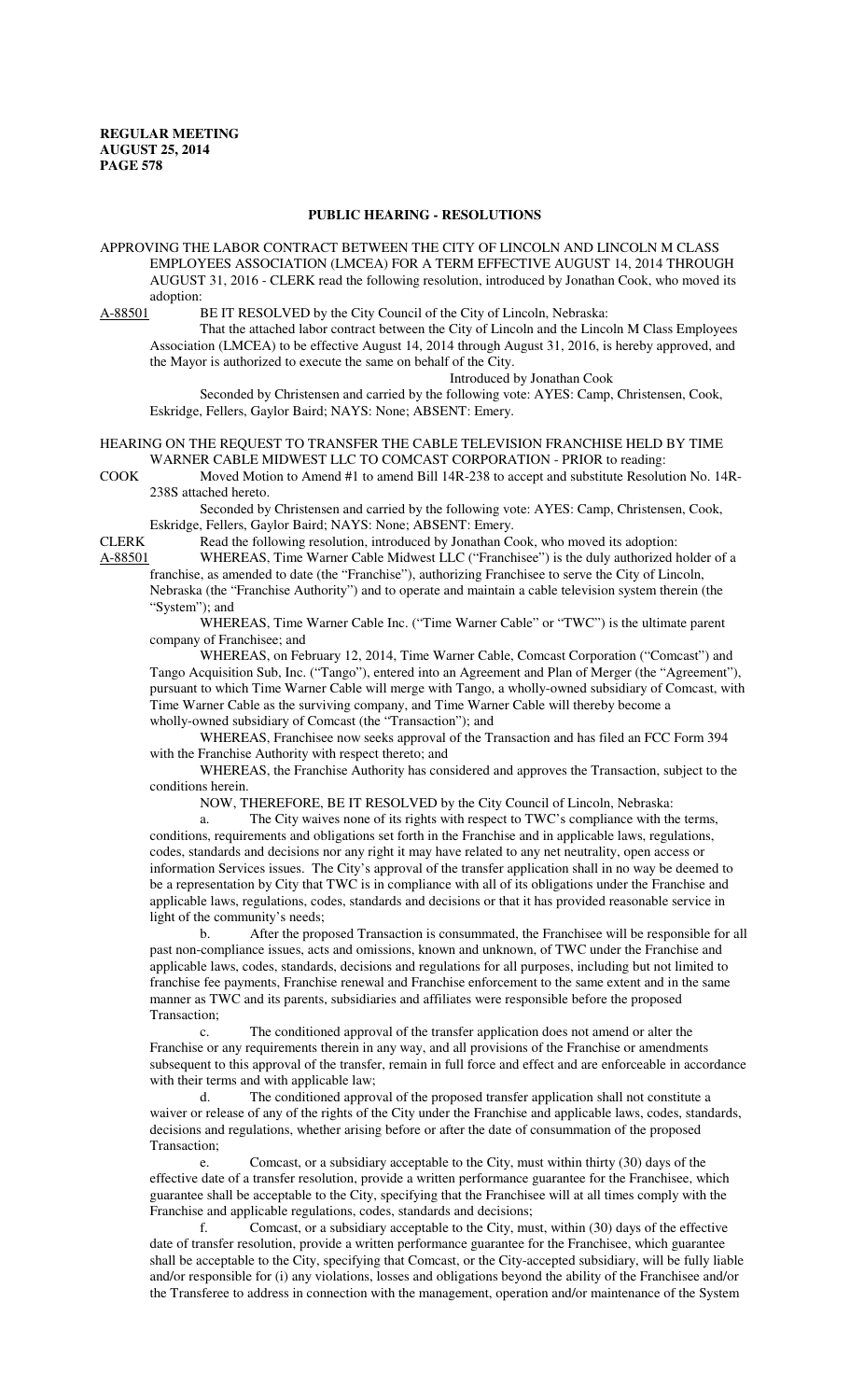and (ii) any and all past, present and future financial obligations under the Franchise in the same capacity as the Franchisee;

g. Comcast, or a subsidiary acceptable to the City, shall affirmatively guarantee in writing, within thirty (30) days of the effective date of a transfer resolution, that it will (1) not interfere, directly or indirectly, with the Franchisee's ability to comply with its Franchise obligations, and applicable laws, codes, standards, decisions and regulations, and (2) cause the Franchisee to comply with the Franchise and applicable laws, regulations, standards, codes and decisions at all times;

h. Comcast, or a subsidiary acceptable to the City, shall provide a written guarantee acceptable to the City within thirty (30) days of the effective date of a transfer resolution specifying that the transaction shall not result in or cause directly of any increase on any of the rates of the Lincoln cable system;

i. By accepting this consent resolution, the Franchisee and Comcast commit that Franchisee will abide by all terms of the Franchise and applicable laws, regulations, codes, standards, and decisions after the Transaction and assumes all existing obligations, liabilities, and responsibility for all acts and omissions under the Franchise and applicable law, known and unknown, including but not limited to all acts and omissions of Franchisee's current parent entities, affiliates and subsidiaries;

j. Comcast and Franchisee shall, within thirty (30) days of the effective date of this resolution, file with the City an acceptance of this resolution substantially in the form attached hereto.

k. Comcast shall reimburse the Franchising Authority for all out-of-pocket expenses up to a maximum of \$2,500.00 incurred by the Franchising Authority for its review, through September 15, 2014, of the Transaction and transfer request within thirty (30) days of the demand for those expenses, which demand shall be made within 15 business days of the effective date of this Resolution.

l. Receipt of any and all state and federal approvals and authorizations; and

m. Actual closing of the proposed Transaction consistent with the transfer application. Introduced by Jonathan Cook

Seconded by Christensen and carried by the following vote: AYES: Camp, Christensen, Cook, Eskridge, Fellers, Gaylor Baird; NAYS: None; ABSENT: Emery.

APPROVING AN AMENDMENT TO THE 2014-2020 CAPITAL IMPROVEMENT PROGRAM (CIP) TO MOVE PROJECTS FORWARD TO THE 2014-2015 FISCAL YEAR THAT WILL BE INCLUDED FOR A GENERAL OBLIGATION BOND VOTE ON THE NOVEMBER 2014 GENERAL ELECTION BALLOT INCLUDING PROJECT 0240 CO-LOCATION OF FIRE STATION 12 WITH LPD PRECINCT, PROJECT 0348 CO-LOCATED LPF TEAM ASSEMBLY STATION AND LFR STATION 12, AND TO CHANGE THE AMOUNT FOR PROJECT 0765 RADIO SYSTEM UPGRADE FROM \$24 MILLION TO \$20.5 MILLION - PRIOR to reading:

GAYLOR BAIRD Moved Motion to Amend #1 to amend Bill No. 14R-239 in the following manner:

1. On page 1, line 12, strike the word and after the word "Precinct" and insert a comma.<br>2. On page 1, line 14, after the words "Station No. 12" add the following language: , pro

2. On page 1, line 14, after the words "Station No. 12" add the following language: , project 0662 New Fire Station 16 and reducing the amount to \$2.5 million, and project 0172 New Fire Station 15 and reducing the amount to \$2.5 million.

3. On page 1, line 24, strike the word and after the word "Precinct" and insert a comma.

4. On page 2, line 1, after the words "Station 12" add the following language: , New Fire Station 16 and reducing the amount to \$2.5 million, and New Fire Station 15 and reducing the amount to \$2.5 million.

5. On page 2, line 7, strike the word and after the word "Precinct" and insert a comma. 6. On page 2, lines 7 and 8, strike the word and after the word "Station" and insert a

comma.

7. On page 2, line 8, after the words "Station 12" add the following language: , project 0662 New Fire Station 16 budgeted at \$2.5 million, and project 0172 New Fire Station 15 budgeted at \$2.5 million.

8. On page 2, line 13, strike the word and after the words "project 0240" and insert a comma.

9. On page 2, line 14, after the number 0348 add the following language: , project 0662, and project 0172.

Seconded by Cook and carried by the following vote: AYES: Christensen, Cook, Eskridge, Fellers, Gaylor Baird; NAYS: Camp.

CHRISTENSEN Moved to continue Public Hearing & Action to Sept. 29, 2014.

Seconded by Camp and **LOST** by the following vote: AYES: Camp, Christensen, Fellers; NAYS: Cook, Eskridge, Gaylor Baird.

**FINAL VOTE:** AYES: Cook, Eskridge, Gaylor Baird; NAYS: Camp, Christensen, Fellers.

# **DUE TO LACK OF MAJORITY VOTE, THIS ITEM WAS CARRIED OVER TO SEPT. 8, 2014.**

DIRECTING SUBMITTAL TO THE QUALIFIED ELECTORS OF THE CITY A PROPOSED GENERAL OBLIGATION BOND ISSUE IN AN AMOUNT NOT TO EXCEED \$29,500,000.00 TO CONSTRUCT, ACQUIRE, IMPROVE, FURNISH AND EQUIP THE CITY'S PUBLIC SAFETY COMMUNICATIONS SYSTEM AND PUBLIC SAFETY BUILDINGS, INFRASTRUCTURE, AND EQUIPMENT AT THE NOVEMBER 4, 2014 GENERAL ELECTION - PRIOR to reading:

GAYLOR BAIRD Moved Motion to Amend #1 to amend Bill No. 14R-240 in the following manner: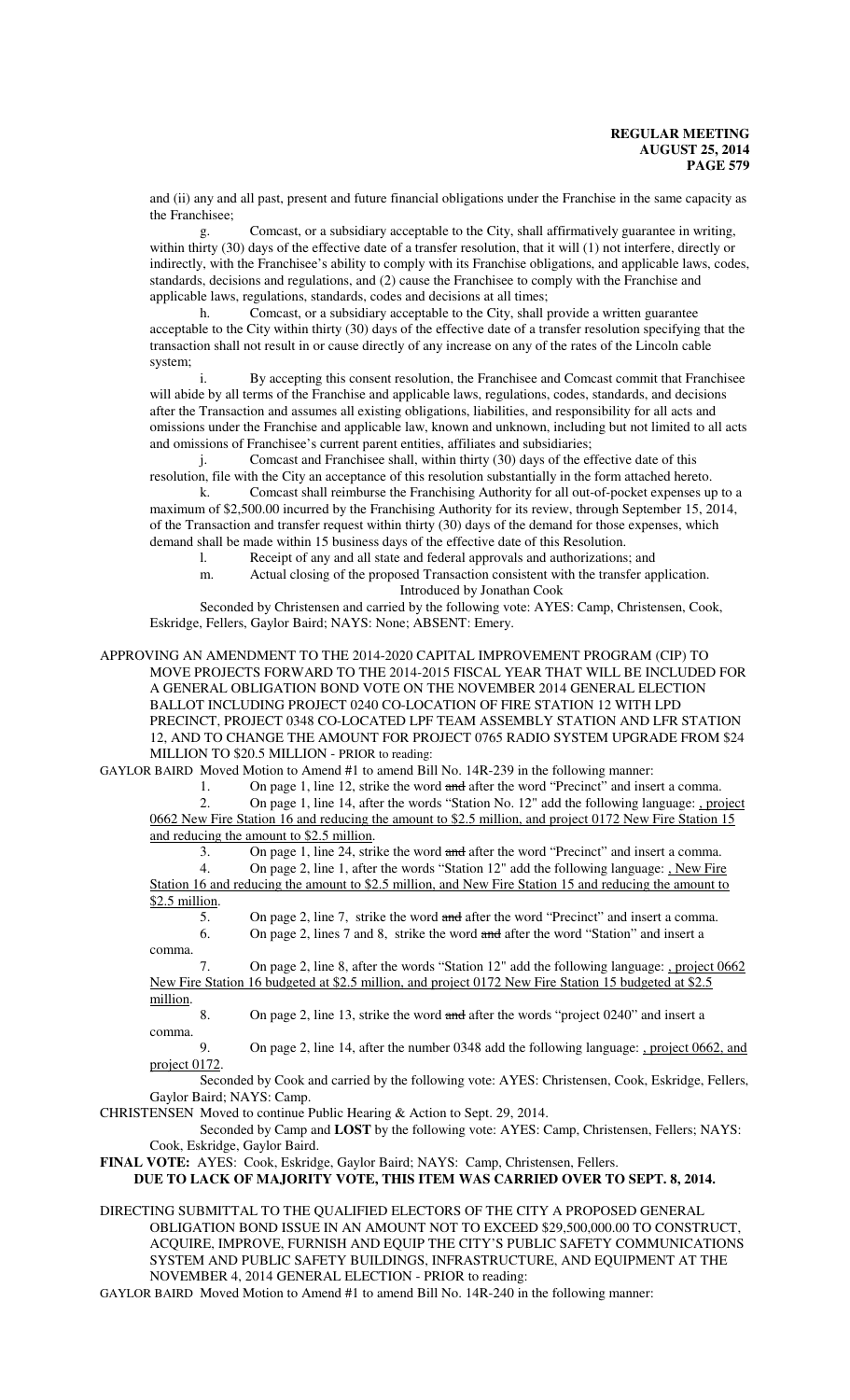1. On pages 2 - 3, delete all of Section 2 and insert in lieu thereof the following language: **Section 2.** The following proposition shall be submitted to the qualified electors of the City at the city general election to be held on Tuesday, November 4, 2014. (FORM OF BALLOT)

# **PUBLIC SAFETY BOND ISSUE**

#### **STATE OF NEBRASKA CITY OF LINCOLN OFFICIAL BALLOT CITY GENERAL ELECTION – TUESDAY, NOVEMBER 4, 2014 GENERAL OBLIGATION BONDS**

"Shall the City of Lincoln, Nebraska, issue its general obligation bonds in the aggregate stated principal amount not to exceed \$34,500,000 for the purpose of paying costs to construct, acquire, improve, furnish and equip the City's public safety communications system and public safety buildings and infrastructure, which may include the following:

- a. 911 public safety radio communications system equipment and infrastructure,
- replacements and upgrades,
- b. joint police and fire station,
- c. three fire stations, and

other facilities, additions, improvements and equipment for the use or benefit of the City's police, fire, and other public safety departments; such bonds to be dated at the time of their issuance and to become due and payable on such dates, bear interest at such rates, be sold at such prices, and have such other terms as may be fixed by the City at the time of their issuance; and

"Shall the City cause to be levied and collected annually a tax in addition to all other taxes upon the taxable property in the City sufficient in rate and amount to pay the principal of and interest on said bonds as the same become due and payable?"

VOTE FOR or AGAINST

FOR said general obligation bonds and tax levy.

 $\mathsf{L}$ 

AGAINST said general obligation bonds and tax levy.

Voters desiring to vote in favor of the proposition shall mark in the square opposite the words "FOR said general obligation bonds and tax levy." Voters desiring to vote against the proposition shall mark in the square opposite the words "AGAINST said general obligation bonds and tax levy."

Seconded by Cook and carried by the following vote: AYES: Christensen, Cook, Eskridge, Fellers, Gaylor Baird; NAYS: Camp.

CHRISTENSEN Moved to continue Public Hearing & Action to Sept. 29, 2014.

Seconded by Camp and **LOST** by the following vote: AYES: Camp, Christensen, Fellers; NAYS: Cook, Eskridge, Gaylor Baird.

**FINAL VOTE:** AYES: Cook, Eskridge, Gaylor Baird; NAYS: Camp, Christensen, Fellers.

**DUE TO LACK OF MAJORITY VOTE, THIS ITEM WAS CARRIED OVER TO SEPT. 8, 2014.**

# **ORDINANCES - 3RD READING & RELATED RESOLUTIONS (as required)**

CREATING PAVING DISTRICT 2634 IN N.W. 10TH STREET FROM W. DAWES STREET TO S. BELMONT STREET AND ASSESSING THE COSTS THEREOF AGAINST THE BENEFITTED PROPERTIES (7/28/14 - PUBLIC HEARING & ACTION CONTINUED TO 8/25/14) - PRIOR to reading:

COOK Moved to withdraw Bill 14-69.

Seconded by Christensen and carried by the following vote: AYES: Camp, Christensen, Cook, Eskridge, Fellers, Gaylor Baird; NAYS: None; ABSENT: Emery.

- The ordinance, having been **WITHDRAWN**, was assigned to File **#38-4645** & was placed on file in the Office of the City Clerk.
- APPROVING THE CLOSE OUT OF COMPLETED CONSTRUCTION PROJECTS AND TRANSFER OF UNSPENT APPROPRIATIONS AND CASH (IF ANY) FROM VARIOUS PROJECTS TO PROJECTS WHERE ADDITIONAL FUNDING IS NEEDED WITHIN THE PUBLIC WORKS & UTILITIES DEPARTMENT AND THE PARKS & RECREATION DEPARTMENT - PRIOR to reading:
- CAMP Moved to place Bill 14-112 on pending until 09/22/14. Seconded by Cook and carried by the following vote: AYES: Camp, Christensen, Cook, Eskridge, Fellers, Gaylor Baird; NAYS: None; ABSENT: Emery.

AMENDING TITLE 1 OF THE LINCOLN MUNICIPAL CODE RELATING TO GENERAL PROVISIONS TO CREATE A NEW CHAPTER 1.30, SALE OF CITY REAL PROPERTY - PRIOR to reading: CHRISTENSEN Moved to withdraw Bill 14-114.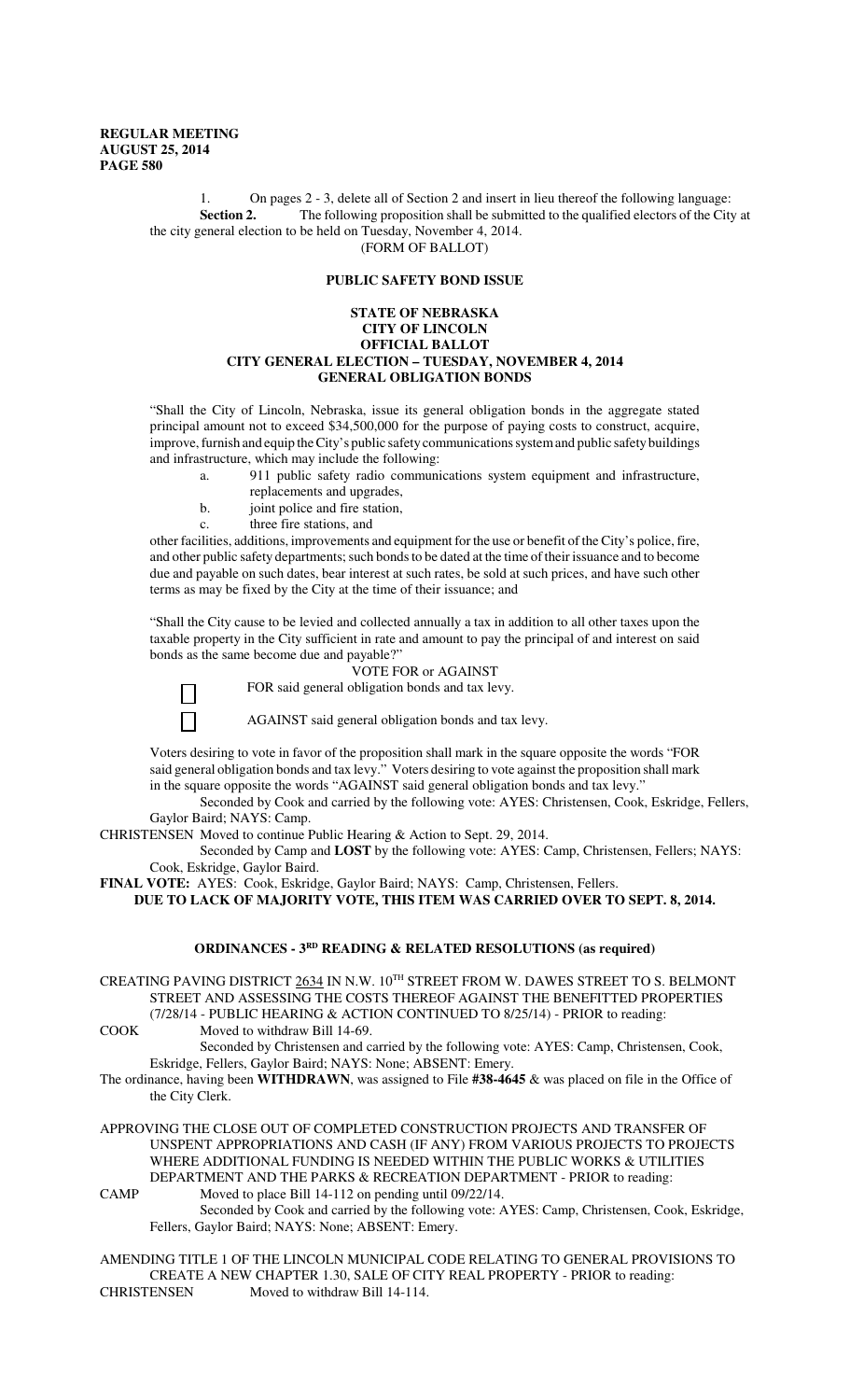Seconded by Cook and carried by the following vote: AYES: Camp, Christensen, Cook, Eskridge, Fellers, Gaylor Baird; NAYS: None; ABSENT: Emery.

The ordinance, having been **WITHDRAWN**, was assigned the File **#38-4646** & was placed on file in the Office of the City Clerk.

COMP. PLAN CONFORMANCE 14014 - DECLARING APPROX. 545 SQUARE FEET OF PROPERTY GENERALLY LOCATED AT NORTH 70TH STREET AND CUMING STREET AS SURPLUS PROPERTY - CLERK read an ordinance, introduced by Roy Christensen, declaring approximately 545 square feet of city owned property generally located at North 70th Street and Cuming Street as surplus, the third time.<br>CHRISTENSEN

Moved to pass the ordinance as read.

Seconded by Eskridge and carried by the following vote: AYES: Camp, Christensen, Cook, Eskridge, Fellers, Gaylor Baird; NAYS: None; ABSENT: Emery.

The ordinance, being numbered **20083**, is recorded in Ordinance Book 28, Page

- COMP. PLAN CONFORMANCE 14015 DECLARING APPROX. 2.7 ACRES OF PROPERTY GENERALLY LOCATED AT THE NORTHEAST CORNER OF SOUTH 27TH STREET AND OLD CHENEY ROAD AS SURPLUS PROPERTY - PRIOR to reading:
- CHRISTENSEN Moved to delay action on Bill 14-116 for 3 weeks to 09/15/14. Seconded by Cook and carried by the following vote: AYES: Camp, Christensen, Cook,

Eskridge, Fellers, Gaylor Baird; NAYS: None; ABSENT: Emery.

COMP. PLAN CONFORMANCE 14016 - DECLARING APPROX. 25.73 ACRES OF PROPERTY GENERALLY LOCATED SOUTHEAST OF SOUTH 84TH STREET AND YANKEE HILL ROAD AS SURPLUS PROPERTY - CLERK read an ordinance, introduced by Roy Christensen, declaring approximately 25.73 acres of city owned property generally located southeast of South 84th Street and Yankee Hill Road as surplus, the third time.

CHRISTENSEN Moved to pass the ordinance as read.

Seconded by Cook and carried by the following vote: AYES: Camp, Christensen, Cook, Eskridge, Fellers, Gaylor Baird; NAYS: None; ABSENT: Emery.

The ordinance, being numbered **20084**, is recorded in Ordinance Book 28, Page

CHANGE OF ZONE 07018A - APPLICATION OF HAMPTON ENTERPRISES TO REVISE GLYNOAKS PLAZA PLANNED UNIT DEVELOPMENT TO MODIFY THE SITE PLAN AND THE DEVELOPMENT PLAN TO ALLOW AN EARLY CHILDHOOD CARE FACILITY IN THE RESIDENTIAL PORTION OF THE DEVELOPMENT GENERALLY LOCATED AT SOUTH 84TH STREET AND GLYNOAKS DRIVE - CLERK read an ordinance, introduced by Roy Christensen, amending the Glynoaks Plaza Planned Unit Development to modify the site plan and the development plan to allow an early childhood care facility in the residential portion of the development and to modify the sign regulations for two wall signs not to exceed 20 square feet in area, on property generally located at South 84th Street and Glynoaks Drive and legally described as Outlot C, Glynoaks Plaza Addition, Lincoln, Lancaster County, Nebraska, the third time.

CHRISTENSEN Moved to pass the ordinance as read.

Seconded by Camp and carried by the following vote: AYES: Camp, Christensen, Cook, Eskridge, Fellers, Gaylor Baird; NAYS: None; ABSENT: Emery.

The ordinance, being numbered **20085**, is recorded in Ordinance Book 28, Page

TEXT AMENDMENT 14006 - AMENDING TITLE 27 OF THE LINCOLN MUNICIPAL CODE BY AMENDING THE RETAIL SALES AND SERVICES USE GROUP TABLE IN SECTION 27.06.130 TO SHOW VETERINARY FACILITIES AS A PERMITTED CONDITIONAL USE IN THE O-1, O-2, O-3, AND R-T ZONING DISTRICTS; AMENDING SECTION 27.62.100 TO ALLOW KENNELS AND/OR VETERINARY FACILITIES IN THOSE ZONING DISTRICTS WHERE SUCH USE IS DESIGNATED AS A PERMITTED CONDITIONAL USE UNDER A USE GROUP TABLE IN CHAPTER 27.06; REPEALING SECTION 27.63.780, OUTDOOR EXERCISE AREA ASSOCIATED WITH A VETERINARY FACILITY OR KENNEL; AMENDING SECTION 27.63.790 TO CLARIFY THAT VETERINARY FACILITIES ARE ALLOWED AS A PERMITTED SPECIAL USE IN THE AG AND AGR DISTRICTS AND THAT VETERINARY FACILITIES AND KENNELS WHICH DO NOT COMPLY WITH THE REQUIREMENTS FOR A PERMITTED CONDITIONAL USE UNDER SECTION 27.62.100 MAY BE ALLOWED BY SPECIAL PERMIT UNDER SPECIFIED CONDITIONS - CLERK read an ordinance, introduced by Roy Christensen, amending Title 27 of the Lincoln Municipal Code by amending the Retail Sales and Services Use Group Table in Section 27.06.130 to show veterinary facilities as a permitted conditional use in the O-1, O-2, O-3, and R-T zoning districts; amending Section 27.62.100 to allow kennels and/or veterinary facilities in those zoning districts where such use is designated as a permitted conditional use under a Use Group Table in Chapter 27.06; repealing Section 27.63.780, Outdoor Exercise Area Associated with a Veterinary Facility or Kennel; amending Section 27.63.790 to clarify that veterinary facilities are allowed as a permitted special use in the AG and AGR districts and that veterinary facilities and kennels which do not comply with the requirements for a permitted conditional use under Section 27.62.100 may be allowed by special permit under specified conditions; and repealing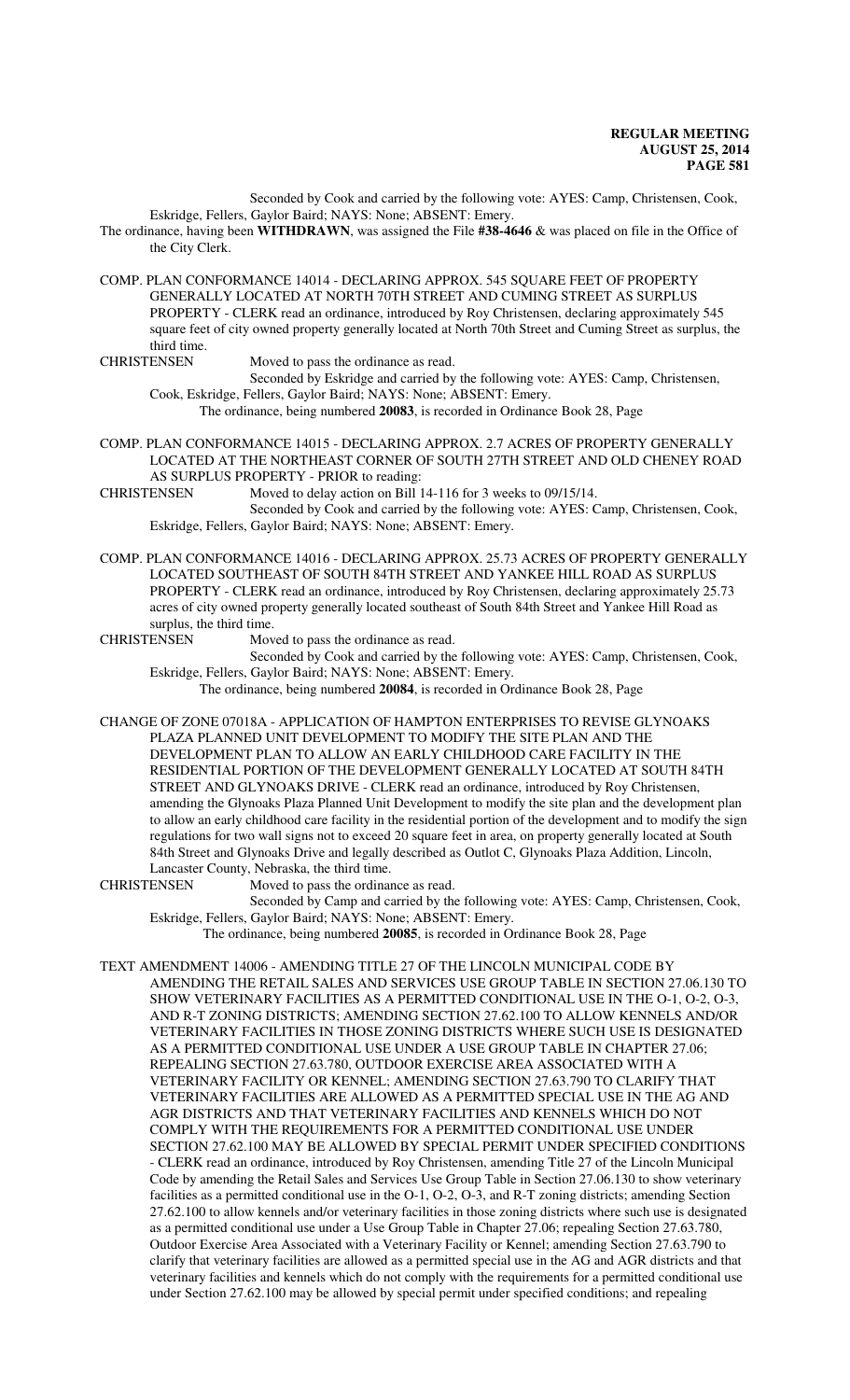Sections 27.06.130, 27.62.100, and 27.63.790 of the Lincoln Municipal Code as hitherto existing, the third

time.<br>CHRISTENSEN

Seconded by Eskridge and carried by the following vote: AYES: Camp, Christensen, Cook, Eskridge, Fellers, Gaylor Baird; NAYS: None; ABSENT: Emery.

The ordinance, being numbered **20086**, is recorded in Ordinance Book 28, Page

Moved to pass the ordinance as read.

AMENDING SECTION 12.08.070 OF THE LINCOLN MUNICIPAL CODE TO REVISE THE HOURS OF OPERATION OF CITY PARKS AND PARK FACILITIES FOR BILL HARRIS IRON HORSE PARK AND TO ESTABLISH PARK HOURS FOR THE NEW LINCOLN COMMUNITY FOUNDATION TOWER SQUARE (Related Items: 14-120, 14R-235) - CLERK read an ordinance, introduced by Roy Christensen, amending Section 12.08.070 of the Lincoln Municipal Code to revise the hours of operation of City parks and park facilities; and repealing Section 12.08.070 of the Lincoln Municipal Code as hitherto existing, the third time.<br>CHRISTENSEN Move

Moved to pass the ordinance as read.

Seconded by Cook and carried by the following vote: AYES: Camp, Christensen, Cook, Eskridge, Fellers, Gaylor Baird; NAYS: None; ABSENT: Emery.

The ordinance, being numbered **20087**, is recorded in Ordinance Book 28, Page

NAMING THE PARK AT 13TH AND P STREETS AS "LINCOLN COMMUNITY FOUNDATION TOWER SQUARE." (Related Items: 14-120, 14R-235) (Action Date: 8/25/14) - CLERK read the following resolution, introduced by Roy Christensen, who moved its adoption:

A-88503 A RESOLUTION approving the naming of the park generally located at 13th and P Streets as "Lincoln Community Foundation Tower Square."

WHEREAS, the Lincoln Community Foundation has established a \$600,000.00 endowment for public art which primarily shall be used for supporting long-term care of the downtown civic plaza and related public art, which plaza is proposed to be named "Lincoln Community Foundation Tower Square." NOW, THEREFORE, BE IT RESOLVED by the City Council of the City of Lincoln, Nebraska that the park generally located at 13th and P Streets be and hereby is named as "Lincoln Community Foundation Tower Square."

Introduced by Roy Christensen

Seconded by Camp and carried by the following vote: AYES: Camp, Christensen, Cook, Eskridge, Fellers, Gaylor Baird; NAYS: None; ABSENT: Emery.

AUTHORIZING THE ISSUANCE OF TAX ALLOCATION BONDS WITH A TOTAL NOT TO EXCEED \$757,750.00 FOR THE CITY OF LINCOLN, PIEDMONT SHOPPING CENTER REDEVELOPMENT PROJECT - CLERK read an ordinance, introduced by Roy Christensen, authorizing and providing for the issuance of City of Lincoln, Nebraska tax allocation bonds, notes or other obligations, in one or more taxable or tax-exempt series, in an aggregate principal amount not to exceed \$757,750 for the purpose of (1) paying the costs of acquiring, purchasing, constructing, reconstructing, improving, extending, rehabilitating, installing, equipping, furnishing and completing certain improvements within the City's Piedmont Redevelopment Project Area, including acquiring any real estate and/or interests in real estate in connection therewith, and (2) paying the costs of issuance thereof; prescribing the form and certain details of the bonds, notes or other obligations; pledging certain tax revenue and other revenue to the payment of the principal of and interest on the bonds, notes or other obligations as the same become due; limiting

payment of the bonds, notes or other obligations to such tax revenues; creating and establishing funds and accounts; delegating, authorizing and directing the finance director to exercise his independent discretion and judgment in determining and finalizing certain terms and provisions of the bonds, notes or other obligations not specified herein; taking other actions and making other covenants and agreements in connection with the foregoing; and related matters, the third time.<br>CHRISTENSEN Moved to pass the ordinance as read.

Moved to pass the ordinance as read.

Seconded by Cook and carried by the following vote: AYES: Camp, Christensen, Cook, Eskridge, Fellers, Gaylor Baird; NAYS: None; ABSENT: Emery.

The ordinance, being numbered **20088**, is recorded in Ordinance Book 28, Page

# **RESOLUTIONS - FOR ACTION ONLY**

#### APPROVING THE ONE & SIX YEAR STREET & HIGHWAY PROGRAM, THE 2014-2016 CITY OF LINCOLN BIENNIAL OPERATING BUDGET AND THE CAPITAL IMPROVEMENT PROGRAM FOR FY 2014-2016. (ACTION DATE: 8/25/14) - PRIOR to reading:

COOK Moved to accept a substitute resolution.

Seconded by Gaylor Baird and carried by the following vote: AYES: Camp, Christensen, Cook, Eskridge, Fellers, Gaylor Baird; NAYS: None; ABSENT: Emery.

CLERK Read the following resolution, introduced by Jonathan Cook, who moved its adoption:

A-88504 WHEREAS, under the provisions of Section 25 and 25a of Article IX of the Charter of the City of Lincoln and Chapter 3.06 of the Lincoln Municipal Code, the proposed biennial budget for the City of Lincoln was submitted on July 14, 2014; and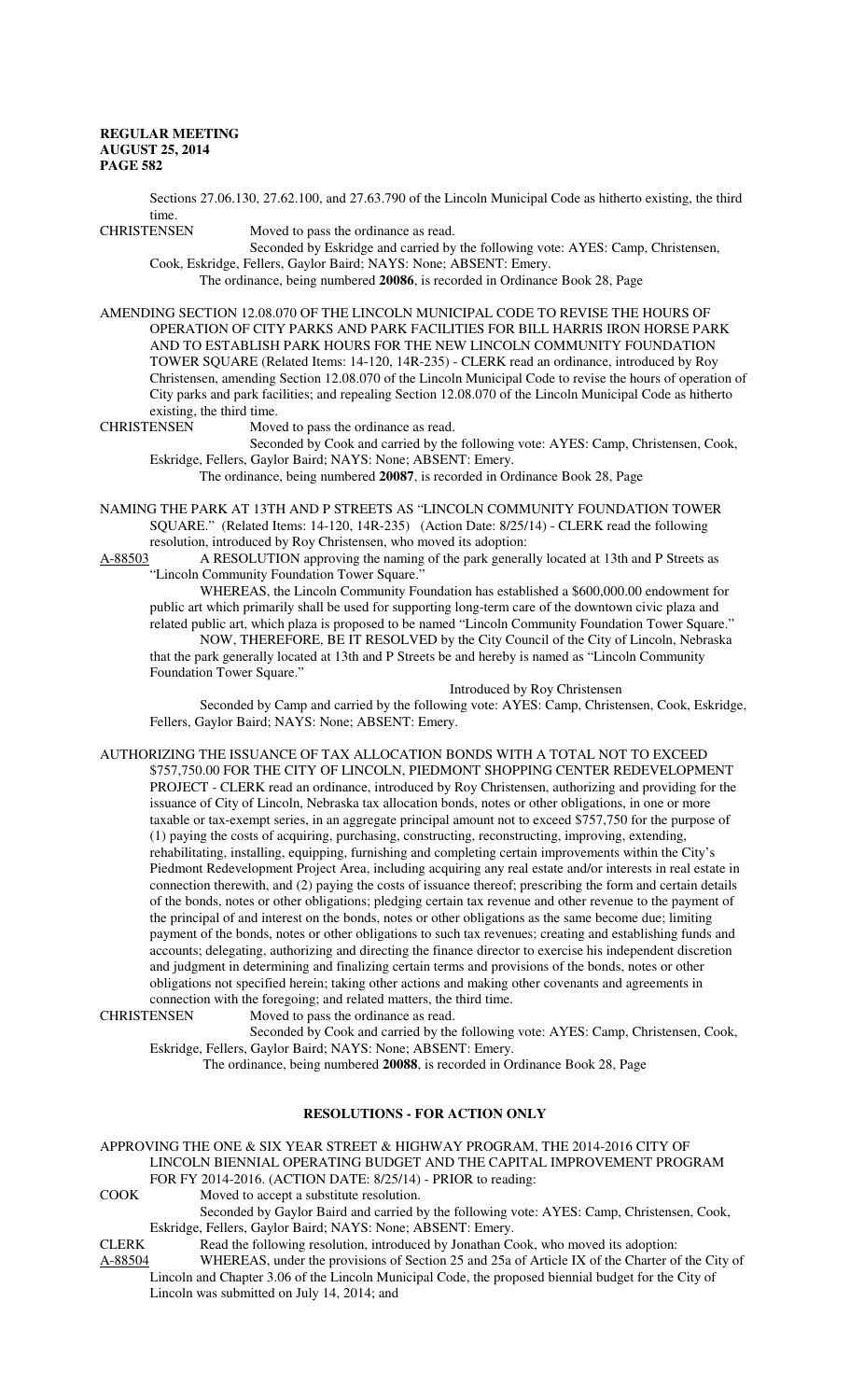WHEREAS, under the provisions of Section 26 of Article IX and Chapter 3.06 of the Lincoln Municipal Code of the City Charter, a public hearing on the proposed budget was held on August 11, 2014 notice thereof having been published in one issue of the Lincoln Journal Star, a newspaper of general circulation in the City, more than five days before such hearing; and

WHEREAS, all necessary changes have been made as to revenue estimates and appropriation items.

- NOW, THEREFORE, BE IT RESOLVED by the City Council of the City of Lincoln, Nebraska; 1. That pursuant to the provisions of Article IX of the Charter of the City of Lincoln and Chapter 3.06 of the Lincoln Municipal Code, the biennial budget for the fiscal years beginning September 1, 2014 and September 1, 2015, a copy of which is hereto attached and made a part of this resolution as fully as if set forth verbatim herein, is hereby adopted, and the several sums therein set forth to be raised by the levy of a tax upon all taxable property within the corporate limits of the City of Lincoln, Nebraska, the estimated balances on hand, the miscellaneous receipts and all other funds and receipts are hereby appropriated for the several purposes therein stated. That all money received in any of the aforesaid funds in excess of the estimated balances and receipts set forth in said budget shall be credited to the unappropriated surplus of such funds.
- 2. That the City Council, by adoption of the Capital Improvement Program (CIP) on Schedule 5 of this resolution, hereby authorizes the acquisition of all necessary right-of-way, easements, or other interest in land, by purchase if possible, by condemnation if necessary, for those projects included within the first two years of said CIP.
- 3. Pursuant to Section 2 of L.B. 989 passed by the Second Session of the Ninety-Fifth Legislature, the City is authorized to increase budgeted restricted funds by the basic allowable growth percentage of the base (2.5%) and allowable growth due to improvements to real property as a result of new construction, additions to existing buildings, any improvements to real property which increase the value of such property, and any increase in valuation due to annexation and any personal property valuation over the prior year above 2.5% expressed in dollars and to utilize other lid exemptions authorized in L.B. 989. Such increase is hereby authorized to the extent necessary to generate the revenues to fund the budget, and any unused restricted funds authority is hereby authorized to be carried forward to future budget years.
- 4. Upon affirmative vote by more than 75% of the City Council restricted funds for Fiscal Years 2014-15 and 2015-16 shall be increased by an additional one percent (1%) as provided by Neb. Rev. Stat. Section 13-519.
- 5. There is hereby appropriated all money now credited or which will be credited to any Internal Service Fund, Pension Trust Fund, Permanent Fund, Agency Fund and Enterprise Fund, now or heretofore created, notwithstanding any sum limitations set forth in the budget attached hereto.
- 6. There is hereby appropriated all money now credited or which will be credited to the following Special Revenue Funds notwithstanding any sum limitation set forth in the budget attached hereto: Responsible Beverage Server/Seller Fund, Parks and Recreation Maintenance and Repair Fund, Fast Forward Fund, Parks and Recreation Special Projects Fund, Commision On Aging Gift Trust Fund, Charles Gere Library Fund, and Lillian Polley Trust, Building and Safety Fund, Cable Access Television Fund, Disaster Recovery Fund, Impact Fees Fund, Social Security Fund, Snow Removal Fund, Title V Clean Air Fund, Unemployment Compensation Fund, Advance Acquisition Fund as provide in Article IXB, Section 12 of the City Charter, 911 Communication Fund, Tax Sale Revolving Fund, Helen Boosalis Icons of the City Trust Fund and Development Services Center Fund.
- 7. There is hereby appropriated all money received or to be received from the County of Lancaster, the State of Nebraska, or the United States, as well as from any grants, earnings from endowment funds, donations, or contributions received for public purposes and the interest earned thereon, notwithstanding any sum limitations set forth in the budget attached hereto.
- 8. There is hereby appropriated all money received from the interest income on the investments of all authorized bond issue proceeds including bond anticipation notes for the purposes for which said bonds and notes have been authorized to be issued, notwithstanding any sum limitations set forth in the budget attached hereto.
- 9. There is hereby appropriated all money now credited or which will be credited to the Vehicle Tax Construction Fund created by Section 3.20.220 of the L.M.C. (Vehicle Tax for street improvements) notwithstanding any sum limitation set forth in the budget attached hereto.
- 10. All receipts for on street parking meter collections are pledged toward the payment of bonds assigned for payment from the Parking Revenue Fund. Parking meter receipts in excess of those required to meet provisions of the bond covenants shall be credited to the General Fund up to the amounts budgeted. Any on-street parking meter monies transferred to the General Fund during the biennium, appropriated for Contingency expenditures, and not used for Contingency purposes will be returned to the Parking Revenue Fund at the end of the biennium up to \$800,000.
- 11. The name for Fund 500 currently known as the Parking Lot Revolving Fund is hereby changed to Parking Lots and JPA Garages Fund.
- 12. There is hereby appropriated all money now credited or which will be credited to the Parking Lots and JPA Garages Fund to be used for debt service, designing, acquiring, constructing, maintaining, repairing, regulating, supervising and policing of City owned parking lots and facilities in accordance with L.M.C. Chapter 10.34 and Chapter 10.36, notwithstanding any sum limitations set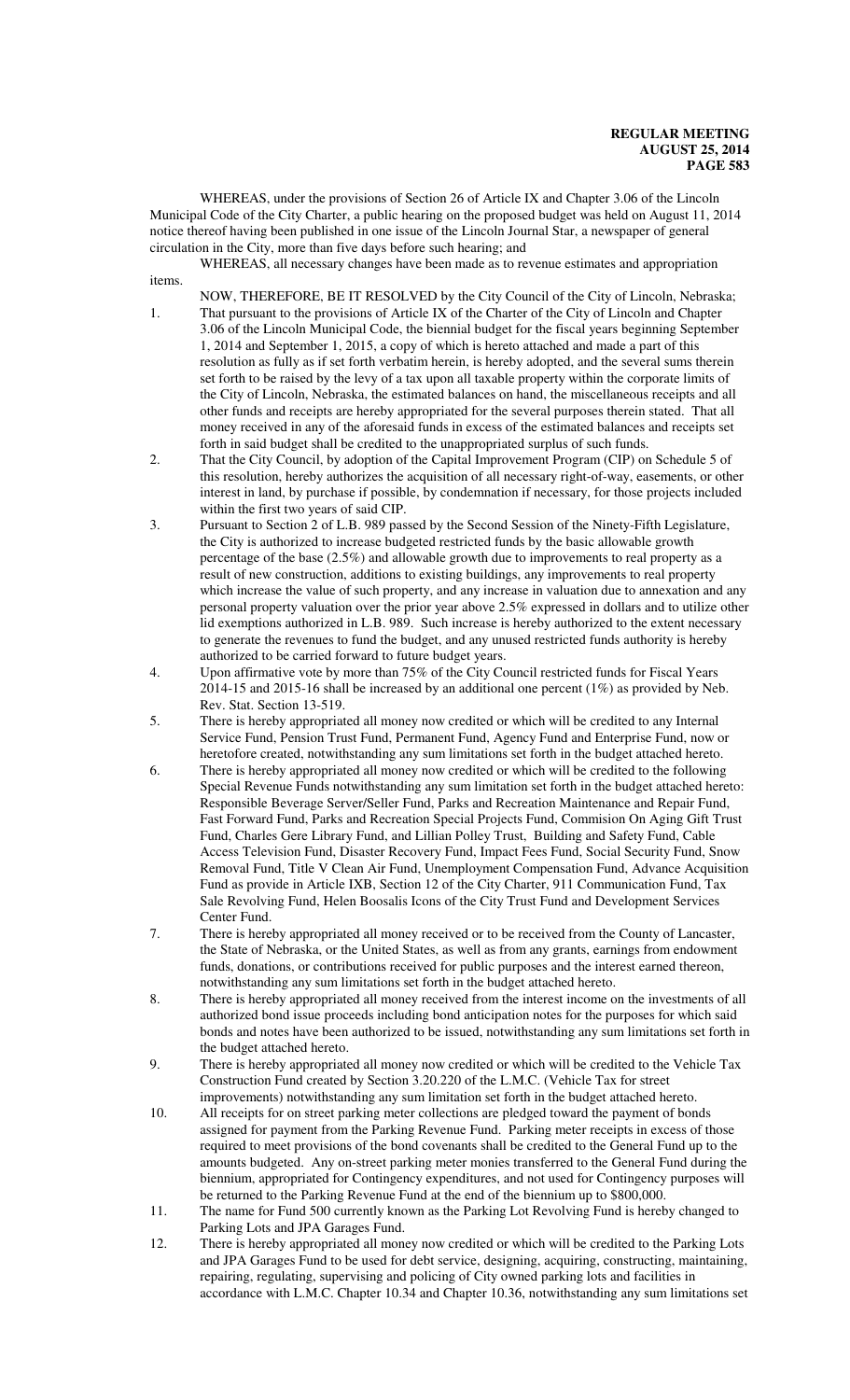forth in the budget attached hereto.

- 13. There is hereby appropriated to the Street Construction Fund all monies received as the City's share of the Highway Allocation Fund and the Grade Crossing Protection Fund, together with any other Federal, State, and County funds, received for street construction purposes, any reimbursements and matching funds, including Federal Road Funds, all of which monies are hereby appropriated and reappropriated for all purposes as authorized by State laws pertaining to such funds, notwithstanding any sum limitations set forth in the budget attached hereto.
- 14. There is hereby appropriated in the Special Assessment Revolving Fund all monies in said fund for expenditures as authorized by Article VIII of the City Charter, Section 10a and all money received to the credit of the Special Assessment Revolving Fund including bond proceeds, grants, donations, special assessment collections, and City participation deemed necessary by the City Council, notwithstanding any sum limitations set forth in the budget attached hereto.
- 15. There is hereby appropriated all money credited to General Fund/Traffic Operations (79200) and Street Construction Fund/Streets/Highways (79140) that is received as reimbursement from Public Works/Utilities capital projects for staff time and materials used in connection with the said projects.
- 16. There is hereby appropriated all money now credited or which will be credited to the Arbitrage Rebate Fund, notwithstanding any sum limitation set forth in the budget attached hereto.
- 17. There is hereby appropriated KENO proceeds for mandated payments, and 1% for administrative fees.
- 18. There is hereby appropriated KENO proceeds received in prior fiscal years in excess of revenue projections for those years.
- 19. There is hereby appropriated all monies now credited or which will be credited to the Community Improvement Financing Fund and all Tax Allocation Bond Debt Service funds, notwithstanding any sum limitations set forth in the budget attached hereto.
- 20. There is hereby levied upon all taxable property within the corporate limits of the City of Lincoln, Nebraska, upon each one hundred dollars of approximate market value thereof, taxes in an amount sufficient to generate funds for the purposes and in the amounts hereinafter named, to-wit:

| YEAR <sub>1</sub>               | 2014-15<br>Appropriated<br>Amount-90% | 2014-15<br><b>Total Tax As</b><br>Levied- $100\%$ | 2014-15<br>Per \$100<br><b>Market Value</b> |
|---------------------------------|---------------------------------------|---------------------------------------------------|---------------------------------------------|
| General                         | \$29,078,689                          | \$32,309,654                                      | .18590                                      |
| Library                         | 6,844,989                             | 7,605,543                                         | .04376                                      |
| Social Security                 | 2,549,665                             | 2,832,961                                         | .01630                                      |
| Police & Fire Pension           | 5,853,279                             | 6,503,643                                         | .03742                                      |
| Bond Interest and<br>Redemption | 5,662,445                             | 6,291,605                                         | .03620                                      |
| <b>Total Levy</b>               |                                       |                                                   | .31958                                      |

21. Per Lincoln Municipal Code 3.06.070 The Council shall meet after August  $20<sup>th</sup>$  in the first year of the biennial period to set the property tax rate for the second year by resolution and to reappropriate unencumbered appropriations if necessary. The resolution shall set a property tax rate sufficient to ensure the biennial budget is balanced for the second year. It is hereby estimated that the amount levied upon all taxable property within the corporate limits of the City of Lincoln, Nebraska, upon each one hundred dollars of approximate market value thereof, taxes in an amount sufficient to generate funds for the purposes and in the amounts hereinafter named, to-wit:

| YEAR <sub>1</sub>               | 2015-16<br><b>Estimated</b><br>Appropriated<br>Amount-90% | 2015-16<br><b>Estimated Total</b><br><b>Tax As</b><br>Levied- $100\%$ | 2015-16<br><b>Estimated</b><br>Per \$100<br><b>Market Value</b> |
|---------------------------------|-----------------------------------------------------------|-----------------------------------------------------------------------|-----------------------------------------------------------------|
| General                         | \$31,867,352                                              | \$35,408,169                                                          | .19417                                                          |
| Library                         | 6,991,734                                                 | 7.768.593                                                             | .04260                                                          |
| Social Security                 | 2.389.284                                                 | 2,654,760                                                             | .01456                                                          |
| Police & Fire Pension           | 5.845.238                                                 | 6,494,709                                                             | .03561                                                          |
| Unemploy. Comp.                 | 50,000                                                    | 55,556                                                                | .00030                                                          |
| Bond Interest and<br>Redemption | 5,306,857                                                 | 5,896,508                                                             | .03234                                                          |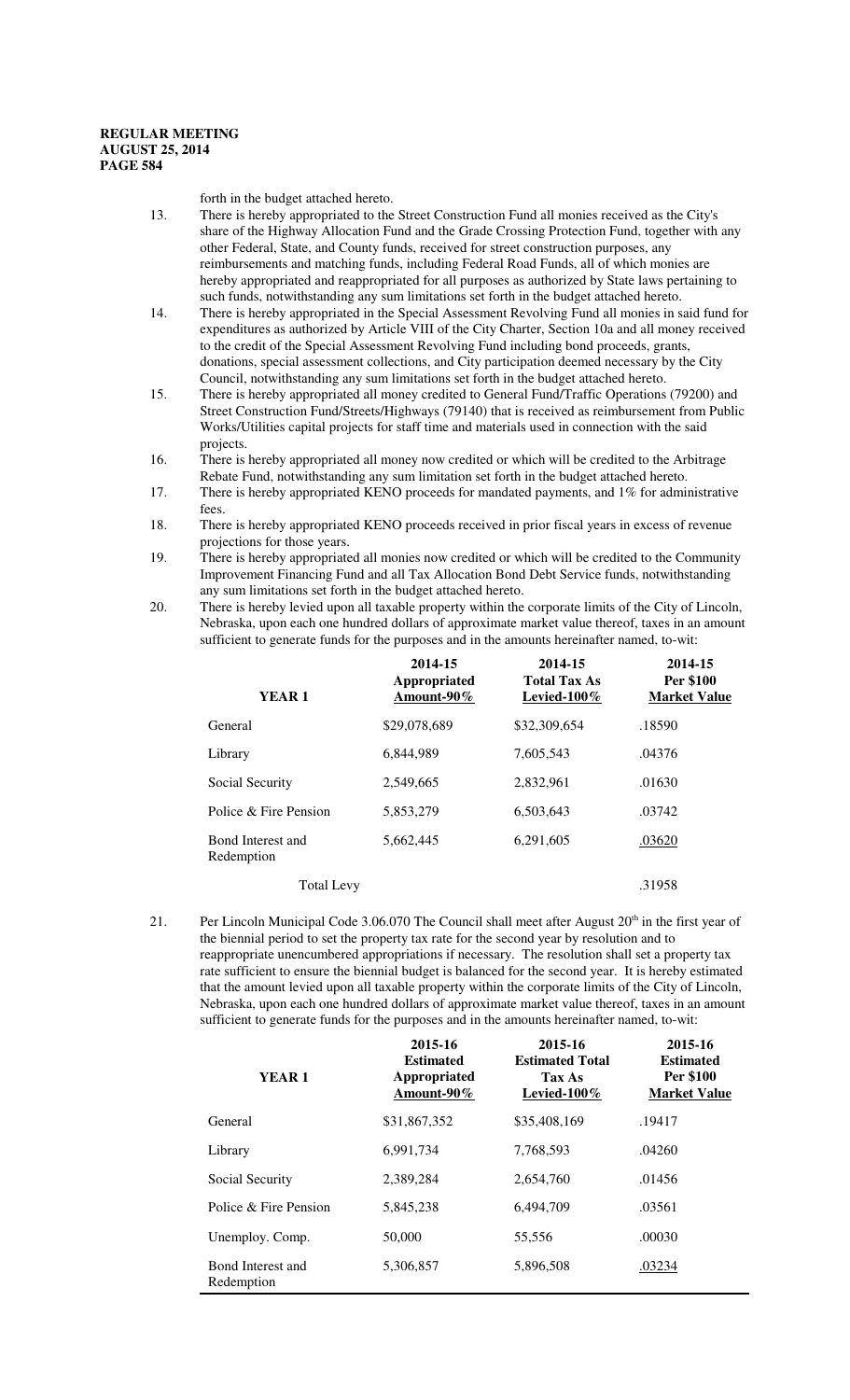# Total Levy 31958

- 22. There is hereby authorized the transfer to the appropriate reserve accounts of all encumbrances, including accrued payroll, for the fiscal years ending August 31, 2014 and August 31, 2015, together with any monies previously so reserved.
- 23. All previous capital appropriations are hereby continued and reappropriated pursuant to Section 27 of Article IX of the Charter of the City of Lincoln, except the unexpended balance remaining in any fully completed project shall be credited to the unappropriated surplus in the fund from which such project was funded.
- 24. There is hereby designated and appropriated General Fund cash balances to pay operation and maintenance expenses for solid waste management in an amount sufficient to produce net revenues equal to 110% of the annual debt service due and payable in such fiscal year on the Solid Waste Management Revenue Bonds issued in 2006 if and to the extent the net revenues in such fiscal year are less than 125% of the annual debt service due and payable in such fiscal year and to the extent that such General Fund cash balances are available.
- 25. Per resolution A-82134 passed by the City Council on June 9, 2003 establishing an unreserved fund balance policy for the City, the General Fund unreserved fund balance as of the last audited financial statements as of August 31, 2013 was \$34,669,234. This August 31, 2013 unreserved balance is 24.4% of the General Fund budget for 2014-15 of \$142,310,668 included in this resolution. The August 31, 2013 unreserved balance was 4.4% more than the 20% goal for such balance set by Resolution A-82134.
- 26. The Finance Director is hereby authorized to transfer retained earnings and proceeds from the sale of surplus property in Fund 530 - Auditorium Operating Fund to General Fund (18002.9140) to fund utility and building maintenance costs incurred after closure of Pershing Center.
- 27. The Finance Director is hereby authorized to turn back to the Lancaster County Treasurer the balance of the Gold's Balance Block TIF District #9941 (approximately \$741,581). When the County Treasurer distributes the City's share (15.6%), \$68,967 (9.3% to the General Fund) is hereby appropriated to "N" Street Bike Lane Project (413333.6145).
- 28. That the appropriations and cash (where necessary) for the following items be transferred effective August 31, 2014 up to the following amounts:

| <b>ACCOUNT NUMBER</b> |             | <b>DESCRIPTION</b>                                                                  | <b>AMOUNT</b> |
|-----------------------|-------------|-------------------------------------------------------------------------------------|---------------|
| From:                 | 18001.5989  | Contingency                                                                         | \$249,000     |
|                       | 18002.5621  | General Expense/Misc. Contractual                                                   | \$22.17       |
|                       | 18002.5856  | General Expense/City Share of Downtown Maint.                                       | \$56,198      |
|                       | 10005.9220  | Personnel/Risk Mgmt./Workers Comp SIL Fund                                          | \$20,000      |
|                       | 0402b.5021  | Police/Support/Salaries/Overtime                                                    | \$50,779      |
| To:                   | 09012.9140  | Golf Admin./Cash Transfers In (Highlands Pool land)                                 | \$234,000     |
|                       | 18004.5621  | July 4 <sup>th</sup> Celebration/Misc. Contractual (live music,<br>stage, lighting) | \$15,000      |
|                       | 18052.9140  | <b>DSC/Cash Transfer</b>                                                            | \$22.17       |
|                       | 413536.6137 | Urban Dev./Downtown St. Tree Replace.<br>$(13001.9234 \text{ also})$                | \$56,198      |
|                       | 10011.9140  | Personnel/Risk Mgmt./City's Excess SIL Fund.                                        | \$20,000      |
|                       | 06014.5021  | Police/911 Comm./Salaries/Overtime                                                  | \$50,779      |

- 29. The Finance Director is hereby directed to transfer unencumbered appropriations and cash (where necessary) from the budget for the biennium beginning September 1, 2014 in 18002.5070 (General Expense/Future Labor Settlements) in amounts proportionate to each department's share of the total settlement at such time as contracts are signed with labor unions. Any surplus funds remaining after contracts are signed and amounts are distributed to department's budgets up to \$500,000 shall be transferred to the Cash Reserve Fund.
- 30. The Finance Director is hereby directed to reappropriate any balance remaining in telephone service line items at August 31, 2014 and to transfer unencumbered appropriations and cash (where necessary) to Finance Dept./Information Services Div. for debt service payments on the Voice Over Internet Protocol System (VOIP).
- 31. The Finance Director is hereby directed to limit the revenue appropriated in the General Fund to cover administrative costs from the 1% TIF Administrative Fee to \$200,000 for 2014-16. Revenue in excess of \$200,000 is hereby appropriated to General Fund/Urban Development/Admin./Misc. Contractual (13001.5621) for problem properties and any funds remaining August 31, 2016 will be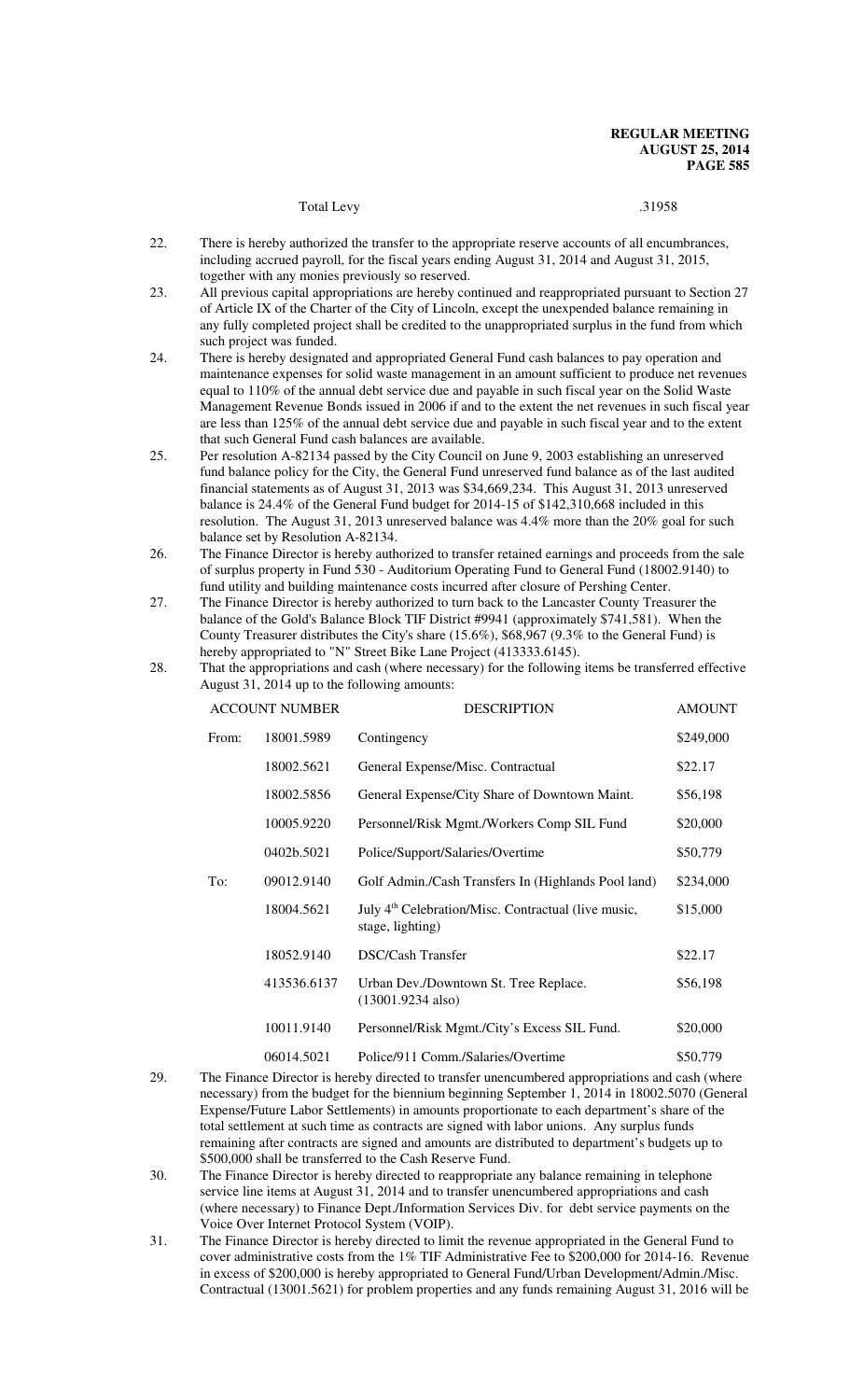reappropriated to the following fiscal year's budget and any subsequent fiscal year. Expenditures over \$50,000 from funds designated for problem properties must be approved by the City Council. 32. The Finance Director is hereby directed to utilize parking meter revenue appropriated for General

Fund/Contingency only, if necessary, after Contingency appropriations from General Fund (\$364,641 Year 1/\$357,056 Year 2) and Cash Reserve Fund (\$200,000 Year 1) have been expended.

#### 33. The Finance Director is hereby authorized to transfer to the Lincoln Parks & Recreation Foundation, pursuant to an agreement with said Foundation, up to the following balances plus accrued interest or other revenues as of August 31, 2014:

| From: | 409457.9220 Airport Entryway Project                |                                                    | \$100,000 |
|-------|-----------------------------------------------------|----------------------------------------------------|-----------|
|       | 09001.9220                                          | Parks/Admin.                                       | \$250,000 |
|       | 296004.9220                                         | Pioneers Tree Endowment                            | \$90,828  |
|       | 296001.9220                                         | Hazel Abel Park Trust                              | \$7,259   |
|       | 413538.9220                                         | UD/Primary & Secondary Retail Corridors Project    | \$550,000 |
| To:   | Lincoln Parks Foundation Airport Entryway Endowment |                                                    | \$100,000 |
|       | Lincoln Parks Foundation Sherman Field Endowment    |                                                    | \$250,000 |
|       | Lincoln Parks Foundation Park Tree Endowment        |                                                    | \$90,828  |
|       |                                                     | Lincoln Parks Foundation/Hazel Abel Park Endowment | \$7,259   |

Lincoln Parks Foundation "P" Street Enhanced Streetscape Endowment \$550,000

- 34. There is hereby designated any amounts received from any Telecommunication Occupation Tax audit adjustments or other audits made in the 2014-16 biennium. Such amounts shall be deposited in the Cash Reserve Trust Fund. There is hereby appropriated all money now credited or which will be credited to the Cash Reserve Fund.
- 35. Cash Reserve Fund balances of \$223,260 are hereby appropriated for contractual obligations with Ashpaugh and Sculco for auditing services ( 06140.5624). The Finance Director is hereby authorized to appropriate Cash Reserve Fund balances for any additional audits which are likely to result in recovering or increasing revenues or achieving savings in operating expenses.
- 36. Donations and TIF funds received for the Entryway Project are hereby appropriated for debt service payments on Entryway Corridor Debt (18040) \$48,755 in 2014-15 and \$304,700 in 2015- 16.
- 37. That the following unexpended appropriations are reappropriated effective August 31, 2014 up to the following amounts:

| <b>ACCOUNT NUMBER</b> | <b>DESCRIPTION</b>                            | <b>AMOUNT</b> |
|-----------------------|-----------------------------------------------|---------------|
| 09001.9220            | Parks & Rec./Admin./Cash Transfer Out         | \$250,000     |
| 06034.5272            | Risk Management Health Care                   | \$389         |
| 18002.5621            | General Expense/Miscellanous Contractual      | 100,000       |
| 18002.5624            | General Expense/Auditing Service              | \$53,783      |
| 18002.5628            | <b>General Expense/Consultant Services</b>    | \$8,042       |
| 18002.5878            | General Expense/Problem Resolution Team       | \$70,818      |
| 18002.5880            | General Expense/Graffiti Abatement            | \$71,207      |
| 18002.5636            | General Expense/Demolition of Buildings       | \$95,842      |
| 18002.5646            | General Expense/State/Federal Lobbying        | \$46,284      |
| 18002.5657            | General Expense/Human Serv. Contracts         | \$100,000     |
| 79500.6132            | P.W. & U/Star Tran/Buildings                  | \$108,875     |
| 01001.5989            | City Council/Misc. Other Serv. & Charges      | \$10,627      |
| 18002.5659            | General Expense/Oracle Financial System       | \$285,793     |
| 18002.5865            | General Expense/Minor Bldg. & Grounds Improv. | \$7,500       |
| 18002.5992            | ADA Other Serv & Charges                      | \$5,000       |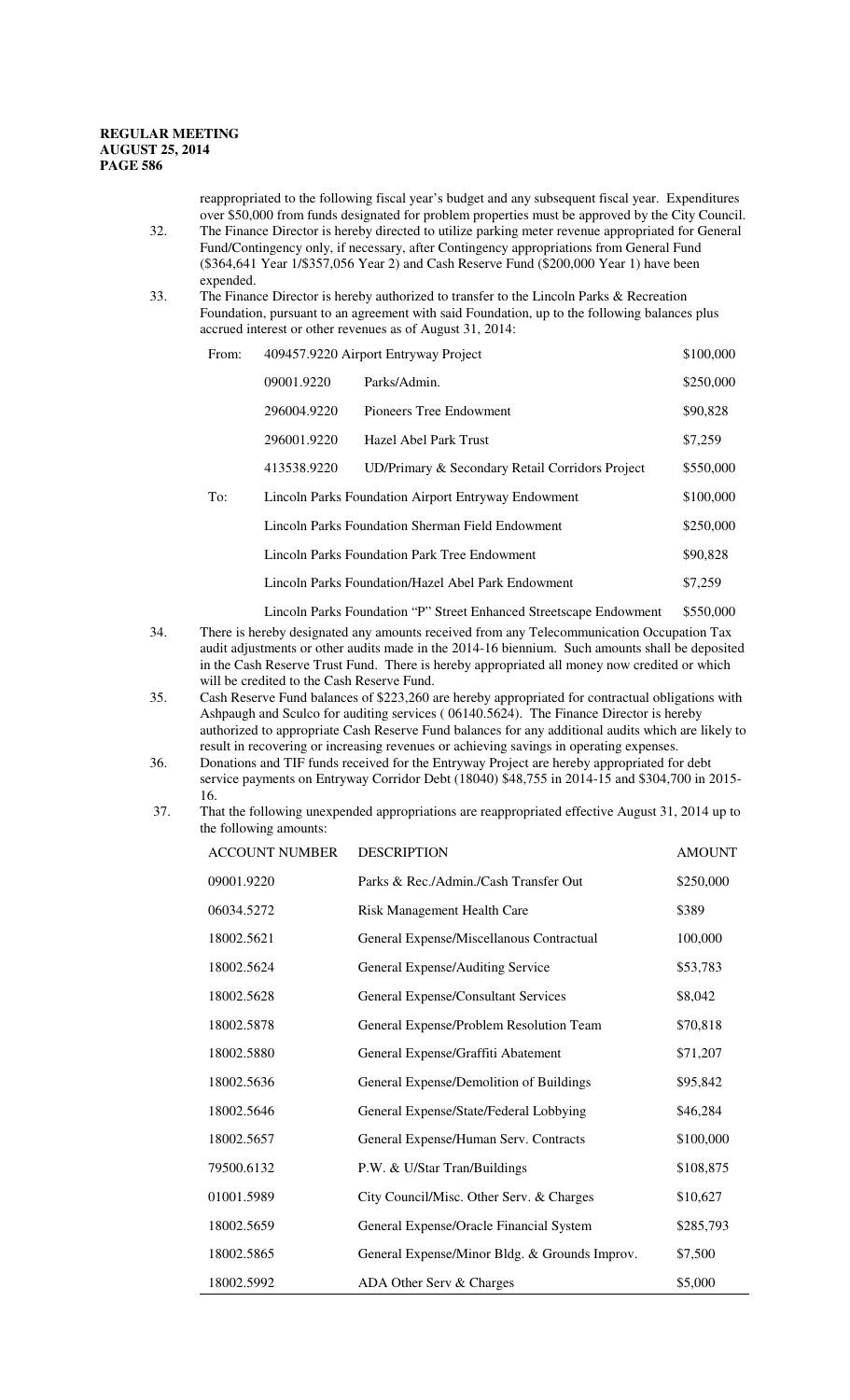| 18002.6024 | General Expense/City Share-Impact Fees (Low<br>Income) | \$409,385   |
|------------|--------------------------------------------------------|-------------|
| 18002.6027 | General Expense/City Share-Impact Fees (Econ.<br>Dev.) | \$605,000   |
| 06065.6085 | Police/Radio Shop/Radio Equipment                      | \$175,231   |
| 09250.9246 | Parks/KENO/Unprogrammed KENO approp.                   | \$52,677    |
| 08001.5633 | Bldg. & Safety/Admin./Software                         | \$99,559    |
| 08001.5761 | Building & Safety/Admin./Microfilming                  | \$45,000    |
| 08002.6069 | Building & Safety/Business Office/Data Proc. Equip.    | \$66,044    |
| 18002.5970 | General Expense/Court & Litigation                     | \$125,000   |
| 18002.5642 | General Expense/Legal Services                         | \$99,021    |
| 18002.5998 | General Expense/Witness Fees                           | \$55,000    |
| 17004.5638 | Com. Health Endowment/Grants                           | \$2,053,802 |
| 0401b.5628 | Police/Mgmt./Consultant Serv.                          | \$106,674   |
| 0402b.5420 | Police/Support/Minor Equipment                         | \$16,311    |
| 0402b.5421 | Police/Support/Safety Equipment                        | \$13,162    |
| 0402b.5728 | Police/Support/Schools & Conf.                         | \$5,700     |
| 0402b.5861 | Police/Supprt/Furniture & Fixture Repair               | \$12,835    |
| 0402b.5952 | Police/Support/Advertising/Media Service               | \$42,946    |
| 0402b.6062 | Police/Support/Audio-Visual Equip.                     | \$33,928    |
| 0402b.6069 | Police/Support/DP Equipment                            | \$133,306   |
| 0402b.6076 | Police/Support/Misc. Equipment                         | \$53,775    |
| 0403b.6072 | Police/Support/Furniture & Fixtures                    | \$8,982     |
| 12172.6069 | Health/Info & Fiscal/Data Processing Equip.            | \$88,013    |
| 14004.6069 | Library/KENO/DP Equipment                              | \$11,600    |

38. That unencumbered appropriations and cash (where necessary) from the budget for the fiscal year beginning September 1, 2013 be transferred and reappropriated up to the following amounts effective August 31, 2014:

| From: | 12112.5021 | Health/CHS/Salaries                            | \$10,000  |
|-------|------------|------------------------------------------------|-----------|
|       | 12101.5021 | Health/Director's Office/Salaries              | \$60,000  |
|       | 18001.5989 | Contingency                                    | \$82,510  |
|       | 18002.5657 | General Expense/Human Services                 | \$150,000 |
|       | 18002.5657 | General Expense/Human Services (S/L 307715)    | \$50,000  |
|       | 18002.5657 | General Expense/Human Services (S/L423661)     | \$30,000  |
| To:   | 12151.6076 | Health/Dental/Misc. Equip.                     | \$10,000  |
|       | 12172.6069 | Health/Computer Resources/Data Proc. Equip.    | \$60,000  |
|       | 18002.5856 | General Expense/City Share Lincoln Ctr. Maint. | \$32,510  |
|       | 18002.5966 | General Expense/Industrial Promotion           | \$25,000  |
|       | 18002.5649 | General Expense/City Share-Human Services      | \$25,000  |
|       | 18002.5631 | General Expense/Systems Development            | \$230,000 |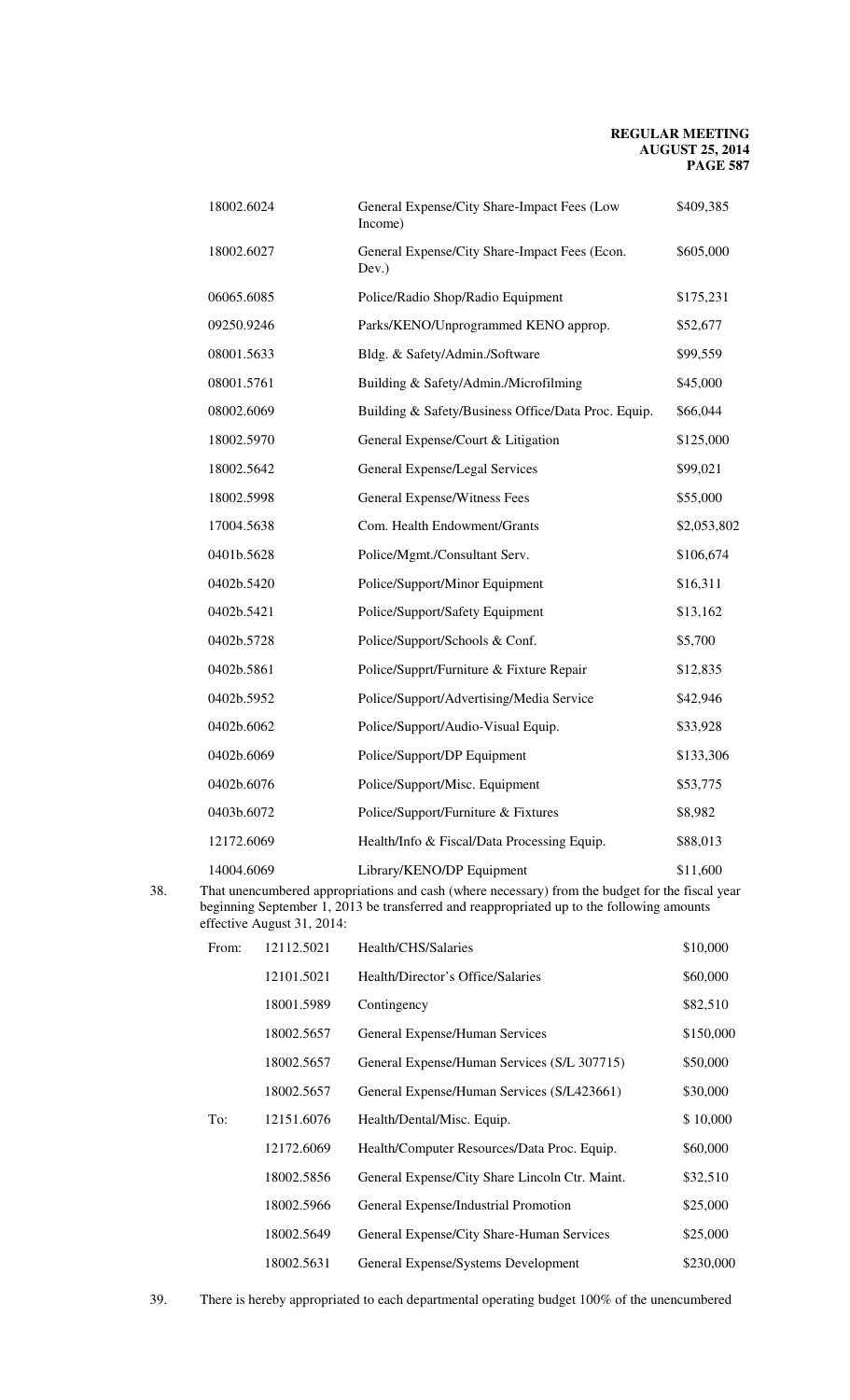operating appropriations as shown in the final Appropriation Status Report as of August 31, 2014 up to the amount shown below:

| <b>FUND</b>        | <b>AMOUNT</b> |
|--------------------|---------------|
| General            | \$6,600,000   |
| Health             | \$855,000     |
| Animal Control     | \$130,000     |
| Library            | \$225,000     |
| Aging              | \$125,000     |
| 911 Communications | \$386,000     |
| <b>StarTran</b>    | \$700,000     |

40. There is hereby attached and made a part hereof a listing of all funds of the City of Lincoln which are hereby confirmed and approved.

Introduced by Jonathan Cook

**Final Vote:** AYES: Cook, Eskridge, Fellers, Gaylor Baird; NAYS: Camp, Christensen.

APPROVING AN AGREEMENT BETWEEN THE CITY OF LINCOLN ON BEHALF OF THE LINCOLN PARKS AND RECREATION DEPARTMENT AND THE LINCOLN PARKS AND RECREATION FOUNDATION TO ESTABLISH AND MAINTAIN ENDOWMENT FUNDS FOR CAPITAL IMPROVEMENT PROJECTS, MAJOR REPAIRS AND EXTRAORDINARY MAINTENANCE OBLIGATIONS IN VARIOUS PARKS AND PARK FACILITIES THROUGHOUT LINCOLN. (ACTION DATE: 8/25/14) - CLERK read the following resolution, introduced by Jon Camp, who moved its adoption:

A-88505 BE IT RESOLVED by the City Council of the City of Lincoln, Nebraska:

That the attached Agreement, between the City of Lincoln on behalf of the Parks and Recreation Department and the Lincoln Parks and Recreation Foundation, regarding the transfer of funds from the City to the Foundation, for establishing and maintaining endowment funds for five Parks and Recreation projects, upon the terms and conditions as set forth in said Agreement, is hereby approved, and the Mayor is authorized to enter into and execute said Agreement and make any necessary amendments thereto on behalf of the City.

The City Clerk is hereby directed to transmit a copy of the executed original Agreement to Lynn Johnson, Director of the Parks and Recreation Department, for transmittal to the Lincoln Parks and Recreation Foundation.

Introduced by Jon Camp

Seconded by Christensen and carried by the following vote: AYES: Camp, Christensen, Cook, Eskridge, Fellers, Gaylor Baird; NAYS: None; ABSENT: Emery.

# **ORDINANCES - 1ST READING & RELATED RESOLUTIONS (as required)** - **NONE**

# **RESOLUTIONS - 1ST READING**

ACCEPTING THE REPORT OF NEW AND PENDING CLAIMS AGAINST THE CITY AND APPROVING DISPOSITION OF CLAIMS SET FORTH FOR THE PERIOD OF AUGUST 1 - 15, 2014.

COMP. PLAN CONFORMANCE 14017 - APPROVING AN AMENDMENT TO THE LINCOLN CENTER REDEVELOPMENT PLAN TO ADD THE "WESTERN SUPPLY BUILDING REDEVELOPMENT PROJECT" FOR THE REDEVELOPMENT OF THE VACANT WESTERN SUPPLY BUILDING AND GRAVEL PARKING LOT INTO A COMMERCIAL/OFFICE USE GENERALLY LOCATED AT 820 N **STREET** 

APPROVING AN INTERAGENCY AGREEMENT BETWEEN THE STATE OF NEBRASKA DEPARTMENT OF MOTOR VEHICLES AND THE CITY OF LINCOLN URBAN DEVELOPMENT DEPARTMENT/ PARKING SERVICES DIVISION FOR LIMITED INQUIRY-ONLY ACCESS TO MOTOR VEHICLE RECORDS.

APPROVING A CONTRACT AGREEMENT BETWEEN THE CITY OF LINCOLN AND RIXSTINE RECOGNITION FOR CENTENNIAL MALL TRIBUTE TILES, PURSUANT TO BID NO. 14-170, FOR A THREE YEAR TERM.

# **OPEN MICROPHONE**

Jane Svoboda, no address given, came forward to offer comment on various issues. Shar'on Glenn, 1805 Sumner, came forward to comment on Police accountability and that minorities are targeted victims of the Nebraska Criminal system. Discussion followed.